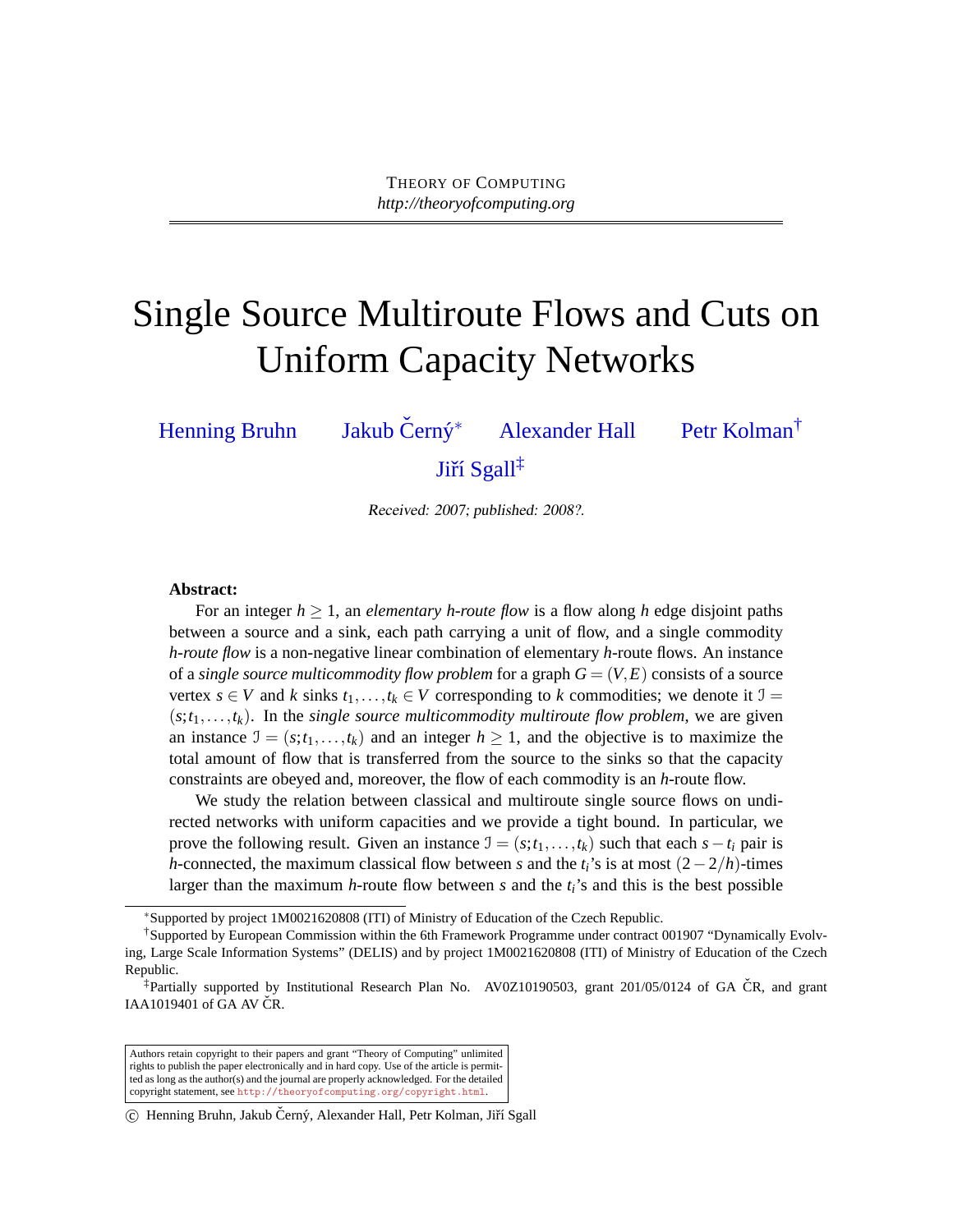bound for  $h \ge 2$ . This, as we show, is in contrast to the situation of general multicommodity (i.e., multiple sources or non-uniform capacities) multiroute flows that are up to  $k(1-1/h)$ -times smaller than their classical counterparts.

Furthermore, we introduce and investigate *duplex flows* defined so that the capacity constraints on edges are applied independently for each direction. We show that for networks with uniform capacities and for instances as above the maximum classical flow between *s* and *ti*'s is the same as the maximum *h*-route duplex flow between *s* and *ti*'s. Moreover, the total flow on each edge in the duplex flow can be restricted to  $(2-2/h)C$ , where *C* is the capacity of each edge.

As a corollary, we establish a max-flow min-cut theorem for the single source multicommodity multiroute flow and cut. An *h*-disconnecting cut for J is a set of edges  $F \subseteq E$ such that for each *i*, the maximum *h*-route flow between *s* and *t<sup>i</sup>* is zero. We show that the maximum *h*-route flow is within 2*h*−2 of the minimum *h*-disconnecting cut, independently of the number of commodities; we also describe a (2*h*−2)-approximation algorithm for the minimum *h*-disconnecting cut problem.

**ACM Classification:** G.2.2, F.2.2

**AMS Classification:** 68R10,05C38,68W25,90C27

**Key words and phrases:** Graphs, multi-route flow, paths, multicommodity flow, connectivity, approximation algorithms

# <span id="page-1-0"></span>**1 Flows, Multiroute Flows and Cuts**

A classical flow is (roughly) a non-negative linear combination of unit flows along paths (cf. [\[2\]](#page-15-0)). Classical flow theory is not much interested in the number of the paths or in interactions among them. It is plausible, for example, that there is an edge in the network that is used by every path of a given flow; a failure of this single edge results in a loss of the entire flow. This property of the classical flow is undesirable in some applications and motivated the definition of a multiroute flow. For a given integer  $h \geq 1$ , the *multiroute flow* (or an *h-route flow*) is a flow that is decomposable into a non-negative linear combination of elementary *h*-route flows where an *elementary h-route flow* is a flow along *h* edge disjoint paths between the source and the sink, each path carrying a unit of flow [\[21\]](#page-17-0). Closely related to this is the concept of *h*-balanced flows. A flow of size *M* between two vertices is *h-balanced* if the flow on every edge is at most *M*/*h*. Clearly, every *h*-route flow is an *h*-balanced flow; the opposite (less obvious) claim is also true: Every *h*-balanced (acyclic) flow is an *h*-route flow [\[1,](#page-15-1) [6,](#page-16-0) [21\]](#page-17-0).

A necessary and sufficient condition for the existence of an *h*-route flow between two vertices is that the vertices are *h*-connected. A corollary of the equivalence of *h*-route flows and *h*-balanced flows is that on uniform capacity networks with an *h*-connected source *s* and sink *t*, every maximum *s*-*t*-flow is an *h*-route flow. However, for multicommodity flows and *h*-route flows, this relation is no longer valid. We investigate the relation between flows and *h*-route flows for a special case of multicommodity problems, namely for single source problems. An instance of a *single source multicommodity flow problem* for a graph  $G = (V, E)$  consists of a source vertex  $s \in V$  and  $k$  sinks  $t_1, \ldots, t_k \in V$  corresponding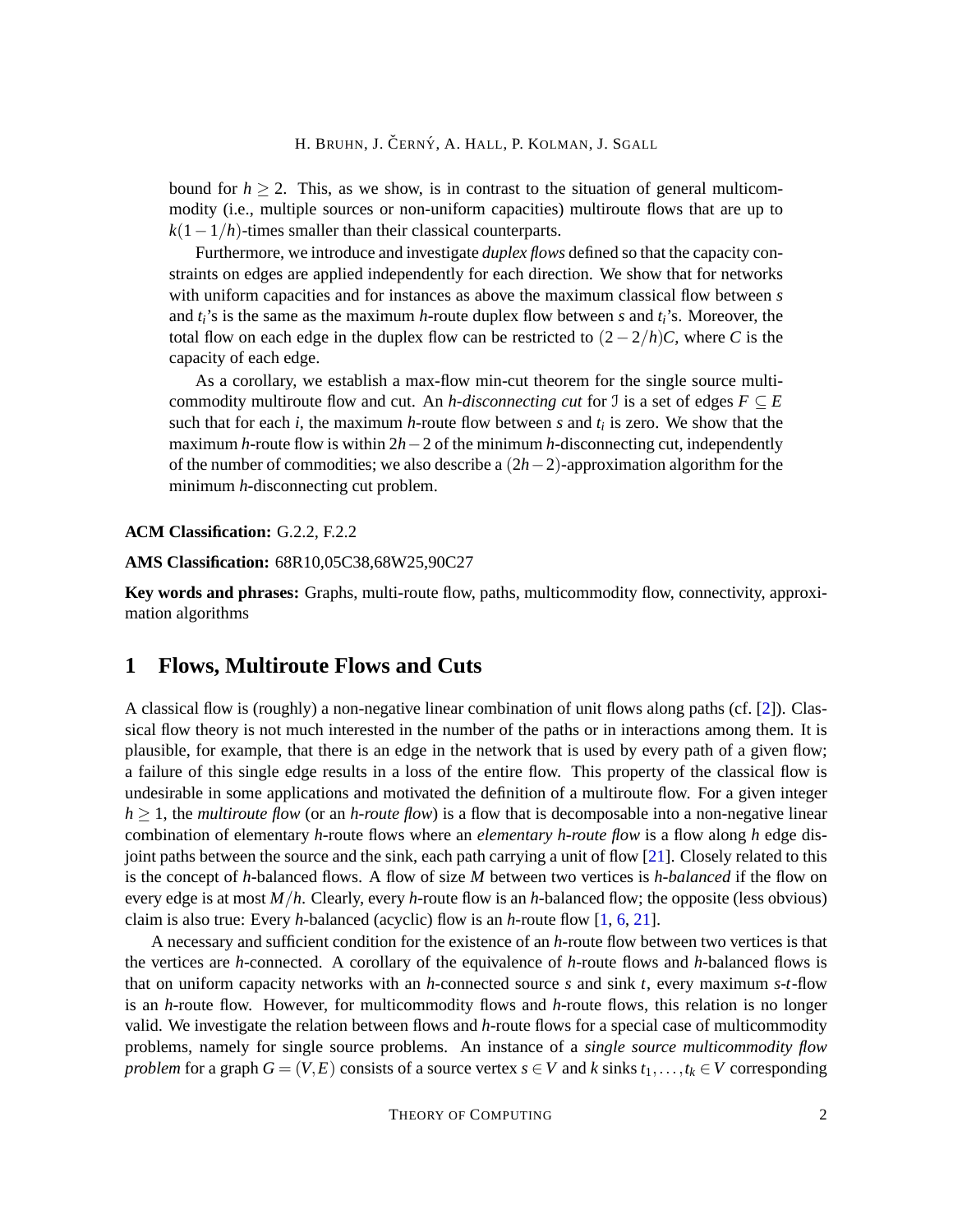to *k* commodities; we denote it  $\mathcal{I} = (s; t_1, \ldots, t_k)$ . A (single-source) multicommodity flow is an *h*-route flow if the flow corresponding to each commodity is an *h*-route flow.

We show that for undirected networks with uniform capacities and for instances  $\mathcal{I} = (s; t_1, \ldots, t_k)$ such that *s* and  $t_i$  are *h*-connected, for each  $i = 1, \ldots, k$ , the maximum classical flow between *s* and  $t_i$ 's is at most 2−2/*h* times larger than the maximum *h*-route flow between *s* and *ti*'s; this bound is the best possible for  $h > 2$ . In particular, for  $h = 2$  the ratio is 1, implying that by imposing the requirement that the flow be a 2-route flow, we do not lose anything with respect to the size of the flow. Moreover, if the uniform capacity of the edges is integral, then there always exists a half-integral *h*-route flow of size at least half of the maximum classical flow.

Furthermore, we introduce and investigate *duplex flows* defined so that the capacity constraints on edges are imposed independently for each direction, as if each undirected edge is replaced by two directed edges in the opposite direction. To give an example, an edge with capacity 1 is able to carry a flow of 1 in both direction simultaneously but it is not able to carry a flow of 1.5 in one direction even if the other direction is not used. This is a natural model for network flows and as far as we know no specific attention was given to it. For classical single commodity flow and single source multicommodity flow, the sizes of the maximum non-duplex and duplex flows coincide since any classical flow can be modified so that no edge is used in both directions. For *h*-route flows this simple transformation no longer works. Nevertheless, we show that for networks with *uniform* capacities and for instances  $\mathcal{I} = (s; t_1, \ldots, t_k)$  such that *s* and  $t_i$  are *h*-connected, for each  $i = 1, \ldots, k$ , the maximum classical flow between *s* and  $t_i$ 's has the same size as the maximum *h*-route duplex flow between *s* and *ti*'s. Moreover, the total flow on each edge in the duplex flow can be restricted to 2−2/*h*. Thus, our bound for duplex flows implies the results for non-duplex flows described in the previous paragraph (except for the half-integrality).

Our results for single source flows are in sharp contrast with the situation of general (i.e., multiple sources or non-uniform capacities) multiroute multicommodity flows: we describe an example with *k* commodities where the maximum classical flow is  $k(1 - 1/h)$ -times larger than the maximum *h*-route flow.

The other subject of the paper is cuts for *h*-route flows. For the classical flow, a cut is a subset of edges whose removal disconnects the source and the sink (or every source-sink pair, in a case of the multicommodity flow). Analogously, we define cuts for *h*-route flows. A subset  $F \subseteq E$  of edges is called an *h-disconnecting cut* for an instance of the multicommodity flow if no source-sink pair is *h*-connected in  $(V, E \setminus F)$ . The *h*-disconnecting cuts correspond to integral solutions of a dual of a natural linear programming formulation of the multiroute flow problem (see Preliminaries). We establish a max-flow min-cut theorem for the single source multiroute flow and the minimum disconnecting cut problems on networks with uniform capacities. In particular, we show that the max-flow for the problem is within 2*h*−2 of the min-cut. As a corollary of this relation we get a (2*h*−2)-approximation algorithm for the *h*-disconnecting cut problem.

Preliminary version of this work was presented at the 18th ACM-SIAM Symposium on Discrete Algorithms [\[9\]](#page-16-1).

## <span id="page-2-0"></span>**1.1 Related Results**

Kishimoto and Takeuchi [\[22\]](#page-17-1) and later Aggarwal and Orlin [\[1\]](#page-15-1) studied single commodity multiroute flows (cf. [\[6,](#page-16-0) [14,](#page-16-2) [15\]](#page-16-3)). They provided the characterization of *h*-route flows as *h*-balanced flows and also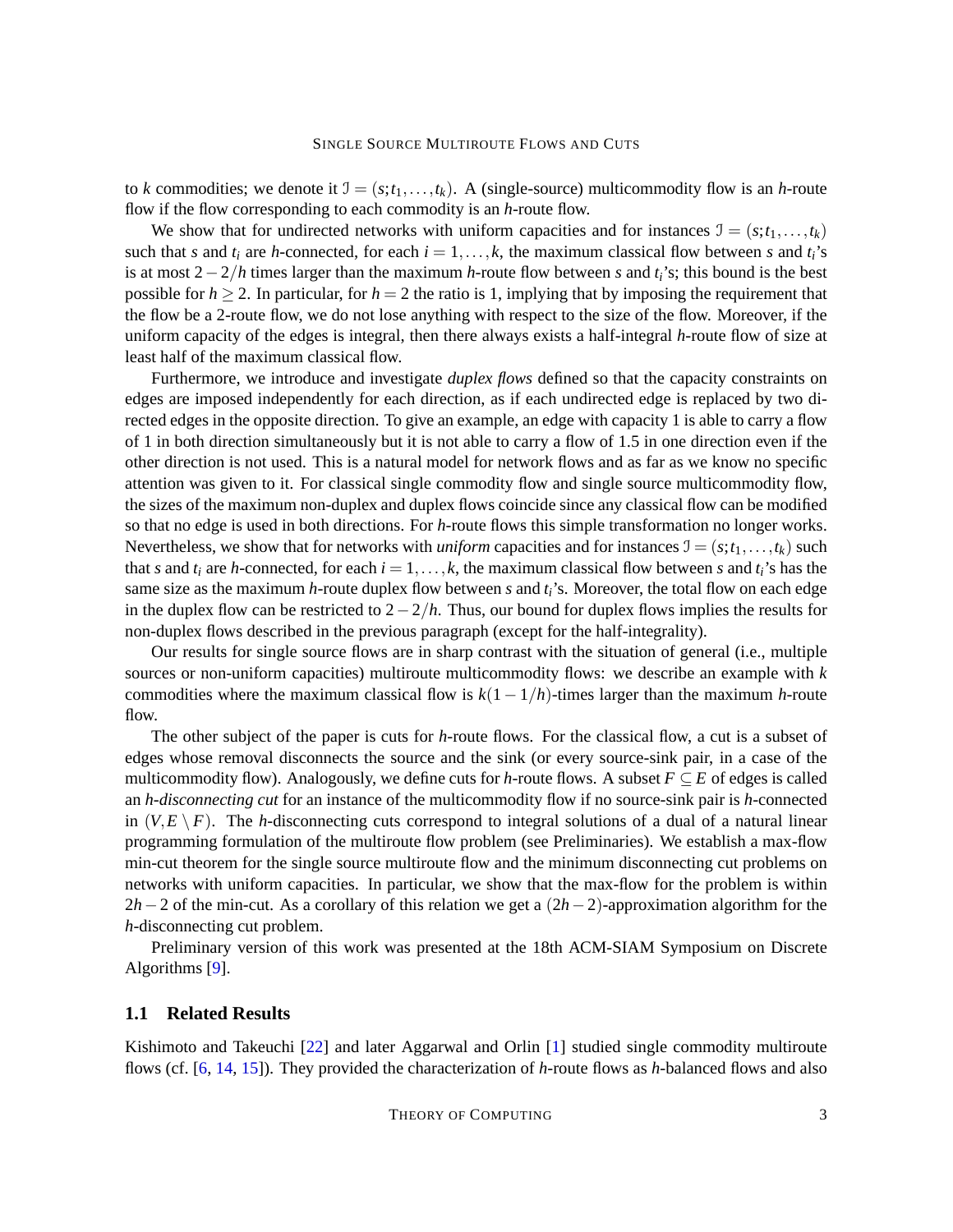proved a duality of multiroute flows and multiroute cuts (for different cuts than those considered in this paper). Multiroute flows and integral variants of multiroute flows have applications in communication and routing problems (e.g., [\[4,](#page-16-4) [5,](#page-16-5) [20,](#page-17-2) [12\]](#page-16-6) and references therein).

Another direction of research focuses on flows under the restriction that each commodity is allowed to use only a limited number of paths: the edge disjoint paths problem and the unsplittable flow problem allow one path per commodity [\[8,](#page-16-7) [10,](#page-16-8) [11,](#page-16-9) [19,](#page-17-3) [23,](#page-17-4) [25,](#page-17-5) [27,](#page-17-6) [26,](#page-17-7) [34\]](#page-17-8); the *h*-splittable flow problem allows at most *h*, not necessarily disjoint, paths per commodity [\[7,](#page-16-10) [24,](#page-17-9) [31,](#page-17-10) [30\]](#page-17-11); particular attention has been given to single source unsplittable flow problems [\[13,](#page-16-11) [16,](#page-16-12) [25,](#page-17-5) [33\]](#page-17-12). Though there is a certain similarity between the *h*-splittable flows and the *h*-route flows (in fact, they may even coincide for some instances), there is also a substantial difference. Whereas the *h*-splittable flows may split, the *h*-route flows have the obligation to split.

Relations between flows and cuts have been studied for over half a century. Menger [\[32\]](#page-17-13) observed that the maximum number of edge disjoint paths between a pair of vertices is equal to the size of the minimum subset of edges whose removal disconnects the pair. Ford and Fulkerson [\[17\]](#page-16-13) proved the celebrated theorem about the duality of (single commodity) flows and cuts in networks. Though an exact duality does not hold for multicommodity flows and cuts, there are several theorems establishing an approximate duality (with the gap of order log*k*) for different variants of the problem (Leighton and Rao [\[28\]](#page-17-14), Aumann and Rabani [\[3\]](#page-16-14), Linial, London and Rabinovich [\[29\]](#page-17-15), Garg, Vazirani and Yannakakis [\[18\]](#page-16-15)).

## **1.2 Preliminaries**

As indicated in the title, in this paper we deal with networks with uniform capacities. For simplicity and without loss of generality we assume throughout the paper that every edge has capacity one. The number of vertices is denoted *n* and the number of edges *m*; we allow parallel edges. The letter *k* denotes the number of commodities and the letter *h* the number of routes in the elementary multiroute flow. Several times we need the characterization of *h*-route flows as *h*-balanced flows that was first proved by Kishimoto and Takeuchi.

<span id="page-3-0"></span>**Theorem 1.1** ([\[1,](#page-15-1) [6,](#page-16-0) [21\]](#page-17-0))**.** *A sigle commodity flow without cycles is h-balanced if and only if it is an h-route flow.*

For an instance J of the multicommodity flow problem, we use  $\mathcal{F}^h(\mathcal{I})$  for the size of the maximum *h*route flow and  $\mathcal{F}^{h, \|}(J)$  for the size of the maximum *h*-route duplex flow for the instance J. As mentioned in the introduction, for single source multicommodity flow, the sizes of the maximum non-duplex and duplex flows coincide. Thus we have  $\mathcal{F}^h(\mathcal{I}) \leq \mathcal{F}^{h,\parallel}(\mathcal{I}) \leq \mathcal{F}^1(\mathcal{I})$ .

For a given flow, an *empty* edge is an an edge unused by the flow. We will deal with *minimum cost flows* several times. In such cases we consider the uniform cost function (i.e.,  $cost(e) = 1$ ,  $\forall e \in$ *E*). Recall that a single source classical flow can be viewed as a single commodity flow problem and therefore there exists an integral maximum flow for every instance I; there also exists a minimum cost maximum flow that is integral, and its cost is just the number of non-empty edges.

Consider a network  $G = (V, E)$ . Let  $s_1, \ldots, s_k$  be *k* sources and  $t_1, \ldots, t_k$  be *k* sinks of a multicommodity flow problem; we call the sources and sinks also *terminals*. Define  $\mathcal{Q}_i$  as the set of all elementary *h*-route flows between  $s_i$  and  $t_i$  and let  $\mathcal{Q} = \bigcup_{i=1}^k \mathcal{Q}_i$ . As far as we know, no exact combinatorial algorithms for computing the maximum multicommodity flow are known (not even for the 1-route flow). Thus, for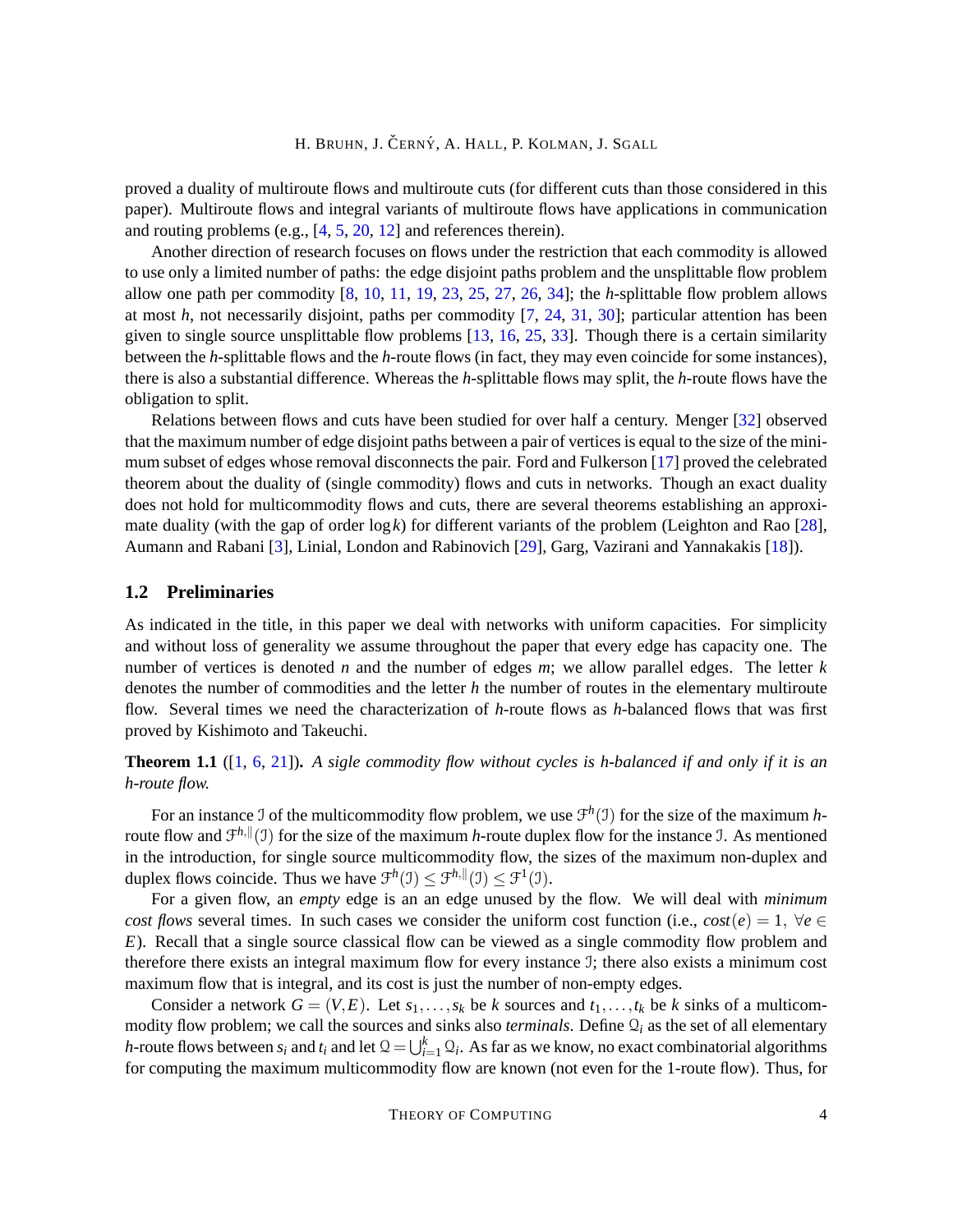completeness we provide a linear programming formulation of the maximum *h*-route flow problem (the variable  $f(q)$  represents the size of the flow along the *h*-system *q*, that is, a flow of size  $f(q)/h$  along each of the *h* paths of *q*):

$$
\max \sum_{q \in \mathcal{Q}} f(q) \tag{1.1}
$$
\n
$$
\sum_{q \in \mathcal{Q}: e \in q} f(q)/h \leq 1 \quad \forall e \in E
$$
\n
$$
f(q) \geq 0 \quad \forall q \in \mathcal{Q}.
$$

The dual program corresponds to the fractional relaxation of the the minimum *h*-disconnecting cut problem:

$$
\min h \cdot \sum_{e \in E} x(e) \qquad (1.2)
$$
\n
$$
\sum_{e \in q} x(e) \ge 1 \quad \forall q \in \mathcal{Q}
$$
\n
$$
x(e) \ge 0 \quad \forall e \in E.
$$

By setting integrality constraints on the variables *x*, we get an integer linear programming formulation of the minimum *h*-disconnecting cut problem.

# **2 Relating Flows and Multiroute Flows**

In this section, we show that *h*-route flows are not much smaller than classical flows under certain assumptions: single source, uniform capacity, and connectivity. We prove the following theorems for non-duplex and duplex flows, respectively.

<span id="page-4-1"></span>**Theorem 2.1.** Let  $G = (V, E)$  be an undirected graph and let  $J = (s, t_1, \ldots, t_k)$  be an instance of the *single source multicommodity flow problem such that for each i, s and t<sup>i</sup> are h-connected for a given h* ≥ 2*. Then*

$$
\mathcal{F}^1(\mathcal{I}) \leq (2-2/h) \cdot \mathcal{F}^h(\mathcal{I}). \tag{2.1}
$$

*There also exists a half-integral h-route flow of size at least*  $\mathcal{F}^1(\mathfrak{I})/2$ *.* 

<span id="page-4-0"></span>**Theorem 2.2.** Let  $G = (V, E)$  be an undirected graph and let  $J = (s; t_1, \ldots, t_k)$  be an instance of the *single source multicommodity flow problem such that for each i, s and t<sup>i</sup> are h-connected for a given*  $h \geq 2$ *. Then, for the duplex flows,* 

$$
\mathcal{F}^{h,\parallel}(\mathfrak{I})=\mathcal{F}^1(\mathfrak{I}),
$$

*and moreover the equality can be achieved by a duplex flow with a total flow on each edge of at most* 2−2/*h.*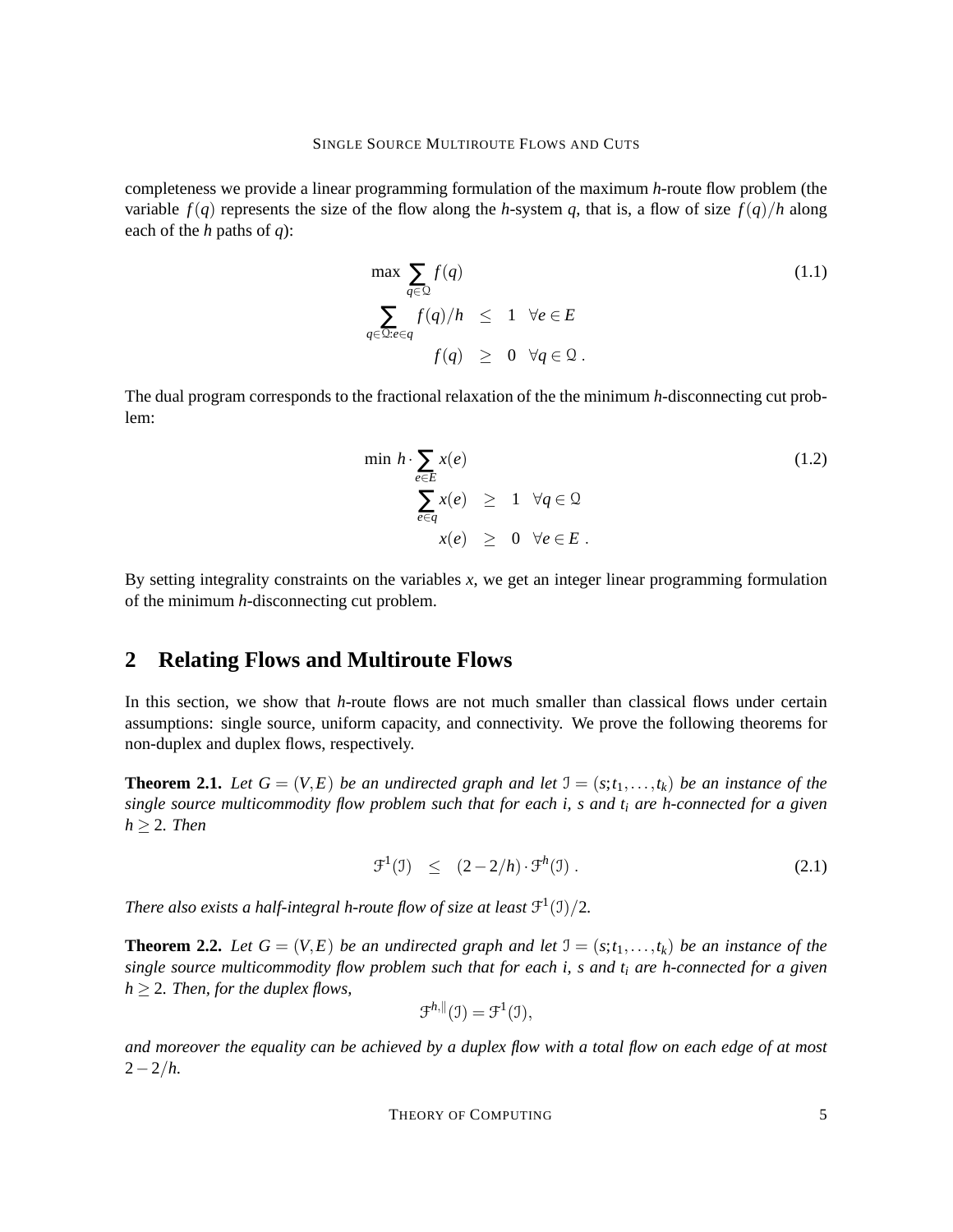Note that Theorem [2.2](#page-4-0) implies Theorem [2.1,](#page-4-1) with the exception of the half-integrality: we can use the duplex flow scaled down so that we multiply a flow along each edge by a factor of  $1/(2 - 2/h)$ . Nevertheless, we give also a direct proof of Theorem [2.1.](#page-4-1) One consequence of this proof is that in case of  $h = 2$ , even the sharper bound can be achieved by a half-integral flow. Since for  $h = 2$  the factor is  $2-2/h = 1$ , and a trivial bound  $\mathcal{F}^h(\mathcal{I}) \leq \mathcal{F}^1(\mathcal{I})$  holds for every *h*, we have the following corollary which shows that by imposing the requirement that the flow be a 2-route flow, we do not lose anything with respect to the size of the flow.

<span id="page-5-2"></span>**Corllary 2.3.** Let  $G = (V, E)$  be an undirected graph and let  $\mathcal{I} = (s; t_1, \ldots, t_k)$  be an instance of the single *source multicommodity flow problem such that for each i, s and t<sup>i</sup> are* 2*-connected. Then*

$$
\mathcal{F}^1(\mathcal{I}) = \mathcal{F}^2(\mathcal{I}).
$$

*In addition, the equality can be achieved by a half-integral* 2*-route flow.*

Before proving the upper bounds, we first show, in Section [2.1,](#page-5-0) that for *h*-route flows with a single source, the factor of 2−2/*h* is the best possible and also that the assumptions of single source and unit capacity are essential. Then, in Section [2.2](#page-7-0) we develop the common parts of the upper bound proofs and finally in Sections [2.3](#page-11-0) and [2.4](#page-12-0) we show the upper bounds for non-duplex and duplex flows, respectively.

#### <span id="page-5-0"></span>**2.1 Lower Bounds**

**Theorem 2.4.** *For every pair of integers h,k*  $\geq$  2 *there exist an undirected graph G and an instance*  $\mathcal{I} = (s; t_1, \ldots, t_k)$  *of the single source multicommodity flow problem such that for each i, s and t<sub>i</sub> are h-edge-connected, and, at the same time,*

$$
\mathcal{F}^1(\mathfrak{I}) \ge \left(2 - \frac{2}{h}\right) \cdot \mathcal{F}^h(\mathfrak{I}).
$$

*Proof.* The set of vertices of the graph *G* consists of  $k+2$  distinct vertices  $s, v, t_1, \ldots, t_k$ . The set of edges contains *h* − 1 parallel edges between *s* and  $t_i$ , and an edge between  $t_i$  and  $v$ , for  $i = 1, ..., k$  (Figure [1\)](#page-5-1).

Consider the instance  $\mathcal{I} = (s; t_1, \ldots, t_k)$ . An elementary *h*-route flow between *s* and  $t_i$ , for  $i = 1, \ldots, k$ ,



<span id="page-5-1"></span>Figure 1: The graph *G* for the lower bound

has to use two edges from the set  $F = \{ \{t_j v\} : j = 1, \dots k \}$ . Thus, the total *h*-route flow for the instance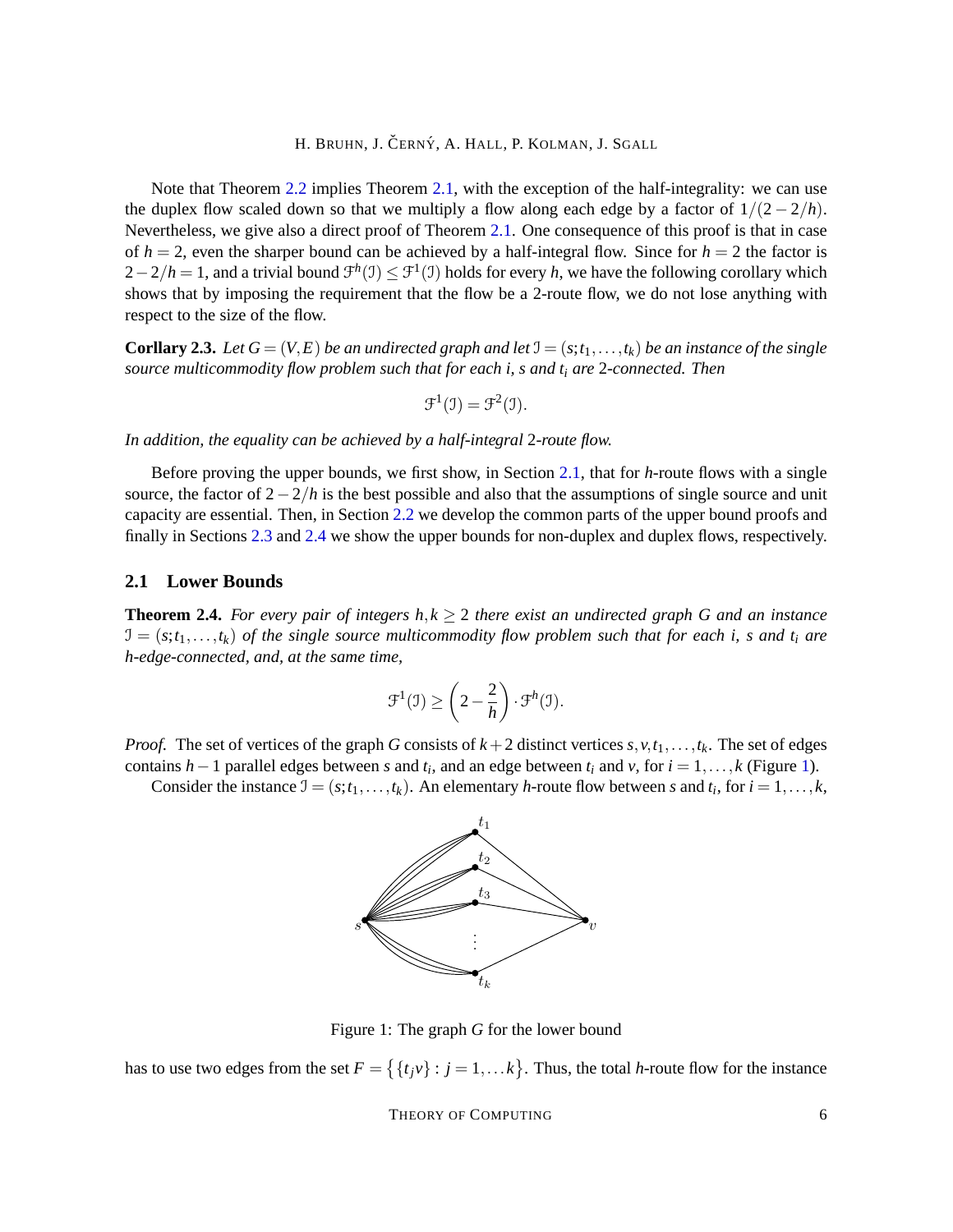I is upper bounded by  $h \cdot |F|/2$ , that is,  $\mathcal{F}^h(\mathcal{I}) \leq hk/2$ . On the other hand,  $\mathcal{F}^1(\mathcal{I}) = k(h-1)$ . This yields the desired bound.  $\Box$ 

The situation is completely different for general multicommodity *h*-route flows. Even though the maximum 2-route flow is as large as the maximum 1-route flow for single source multicommodity instances, for general instances the ratio between the sizes of a maximum 1-route flow and a maximum 2-route flow is as large as  $k/2$ . On the other hand, a trivial upper bound on the ratio is  $\mathcal{F}^1(\mathcal{I}) \leq k \mathcal{F}^h(\mathcal{I})$ .

**Theorem 2.5.** For every pair of integers  $h, k \geq 2$  there exists a graph  $G = (V, E)$  and an instance  $\mathcal{I} =$  $(s_1, \ldots, s_k; t_1, \ldots, t_k)$  of the multicommodity flow problem such that for each i, the vertices  $s_i$  and  $t_i$  are *h-connected, and, at the same time,*

$$
\mathcal{F}^1(\mathfrak{I}) \geq k \left(1 - \frac{1}{h}\right) \mathcal{F}^h(\mathfrak{I}).
$$

*Proof.* Let *G* be a graph on  $k+1$  distinct vertices  $v_1, \ldots, v_{k+1}$  with  $v_i$  connected by  $h-1$  parallel edges with  $v_{i+1}$ , for  $i = 1, ..., k$ , and  $v_{k+1}$  connected by an edge *e* with  $v_1$  (Figure [2\)](#page-6-0). Consider an instance J with  $s_i = v_i$  and  $t_i = v_{i+1}$ , for  $i = 1, ..., k$ . Then,  $\mathcal{F}^1(\mathcal{I}) = k(h-1)$ . On the other hand,  $\mathcal{F}^h(\mathcal{I}) \leq h$ , since



<span id="page-6-0"></span>Figure 2: The graph *G* for  $h = 4$  and  $k = 5$ 

an elementary *h*-route flow between  $s_i$  and  $t_i$  has to use the edge  $e = \{v_{k+1}, v_1\}$ , for every  $i = 1, \ldots, k$ . This yields the desired bound.  $\Box$ 

Theorem [2.1](#page-4-1) relies on the assumption that the network has uniform edge capacities. The next theorem shows that without this assumption, the result does not hold.

**Theorem 2.6.** *For every*  $C \geq 1$  *and every integer*  $h \geq 1$ *, there exists an undirected network*  $G = (V, E)$ *with maximum edge capacity C and an instance*  $J = (s; t_1, \ldots, t_k)$  *of the single source multicommodity* flow problem such that for each i,  $\mathfrak{F}^1(s,t_i) = \mathfrak{F}^h(s,t_i)$ , and, at the same time,

<span id="page-6-1"></span>
$$
\mathcal{F}^1(\mathfrak{I}) \geq \left( C - \frac{C-1}{h} \right) \cdot \mathcal{F}^h(\mathfrak{I}).
$$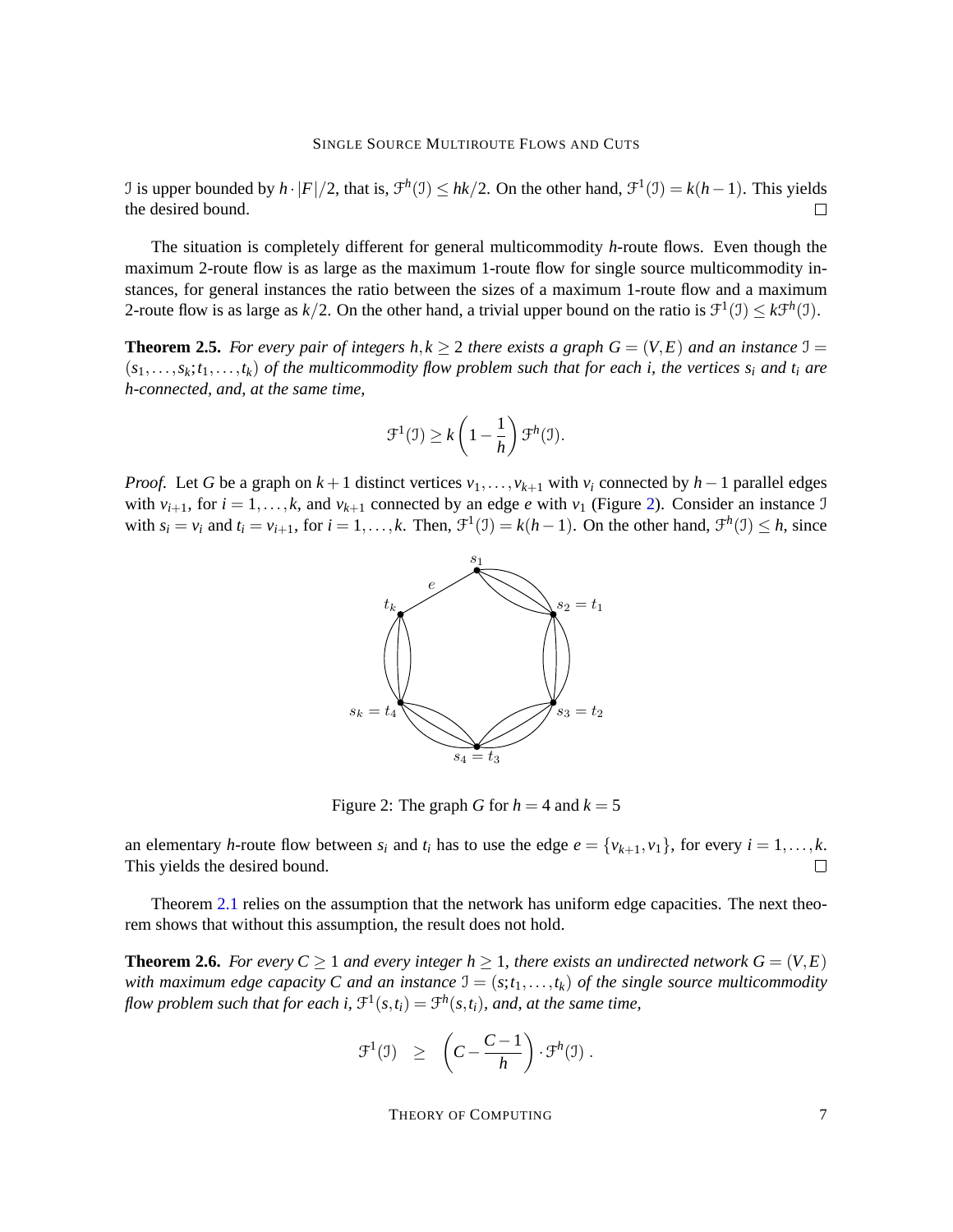*Proof.* Choose  $k = \lfloor (C(h-1)+1)/h \rfloor$  and consider a network *G* with  $k+2$  vertices  $V = \{s, u, t_1, t_2, \ldots t_k\}$ connected in the following way: *s* is connected with *u* by *h* edges, *h* − 1 of them with capacity *C* and one with capacity 1, and for each  $i \in \{1, \ldots, k\}$ , *u* and  $t_i$  are connected by *h* edges, each of capacity 1 (Figure [3\)](#page-7-1). Then, for an instance  $\mathcal{I} = (s; t_1, \ldots, t_k)$  we have  $\mathcal{F}^1(\mathcal{I}) = C(h-1) + 1$  yet  $\mathcal{F}^h(\mathcal{I}) = h$ .  $\Box$ 



<span id="page-7-1"></span>Figure 3: A bad network for nonuniform single source *h*-route flows (for  $h = 5$ ).

## <span id="page-7-0"></span>**2.2 Upper Bounds: Preliminaries**

In this section we cover three steps of the proof that are common for both non-duplex and duplex flows. The first step is essentially an induction: We restrict ourselves to instances with several useful properties, using the fact that any potential minimal counterexample has these properties. Second, on these instances, we choose some suitable maximal classical flow. Third, based on this flow, we define certain auxiliary structures on the empty edges. In the last step of the proof, which is done in the next subsections separately for non-duplex and duplex flows, we use these empty edges to reroute some flow and obtain an *h*-route flow of the appropriate size.

The following lemma shows that it is sufficient to prove Theorems [2.1](#page-4-1) and [2.2](#page-4-0) only for graphs  $G = (V, E)$  and instances  $J = (s; t_1, \ldots, t_k)$  satisfying the following three properties:

- A1 For each commodity *i*, the only minimum  $s t_i$  cut is the cut  $\{t_i\}$  (we call it a *trivial* cut).
- A2 In every integral maximum flow for the instance J, each empty edge is incident to at least one of the sinks *t<sup>i</sup>* , and, moreover, if an empty edge is incident to exactly one sink, then the degree of the sink is exactly *h*.
- A3 Omitting any of the sinks from the instance J results in a decrease of the maximum flow (i.e., for every *i*, if we denote by  $\mathcal{I}_{-i}$  the instance  $\mathcal{I}$  without the sink  $t_i$ ,  $\mathcal{F}^1(\mathcal{I}_{-i}) < \mathcal{F}^1(\mathcal{I})$ ).

**Lemma 2.7.** *Let G and* I *be a graph and an instance that represent a conterexample to Theorem [2.1](#page-4-1) or Theorem [2.2](#page-4-0) with minimal*  $m + k$  *(the number of edges plus the number of commodities). Then the Properties A1-A3 hold.*

*Proof.* Suppose we have a graph *G* and an instance *J* that do not satisfy the Properties A1-A3. We construct a smaller graph  $G'$  and an instance  $J'$  such that the classical maximum flow is the same in both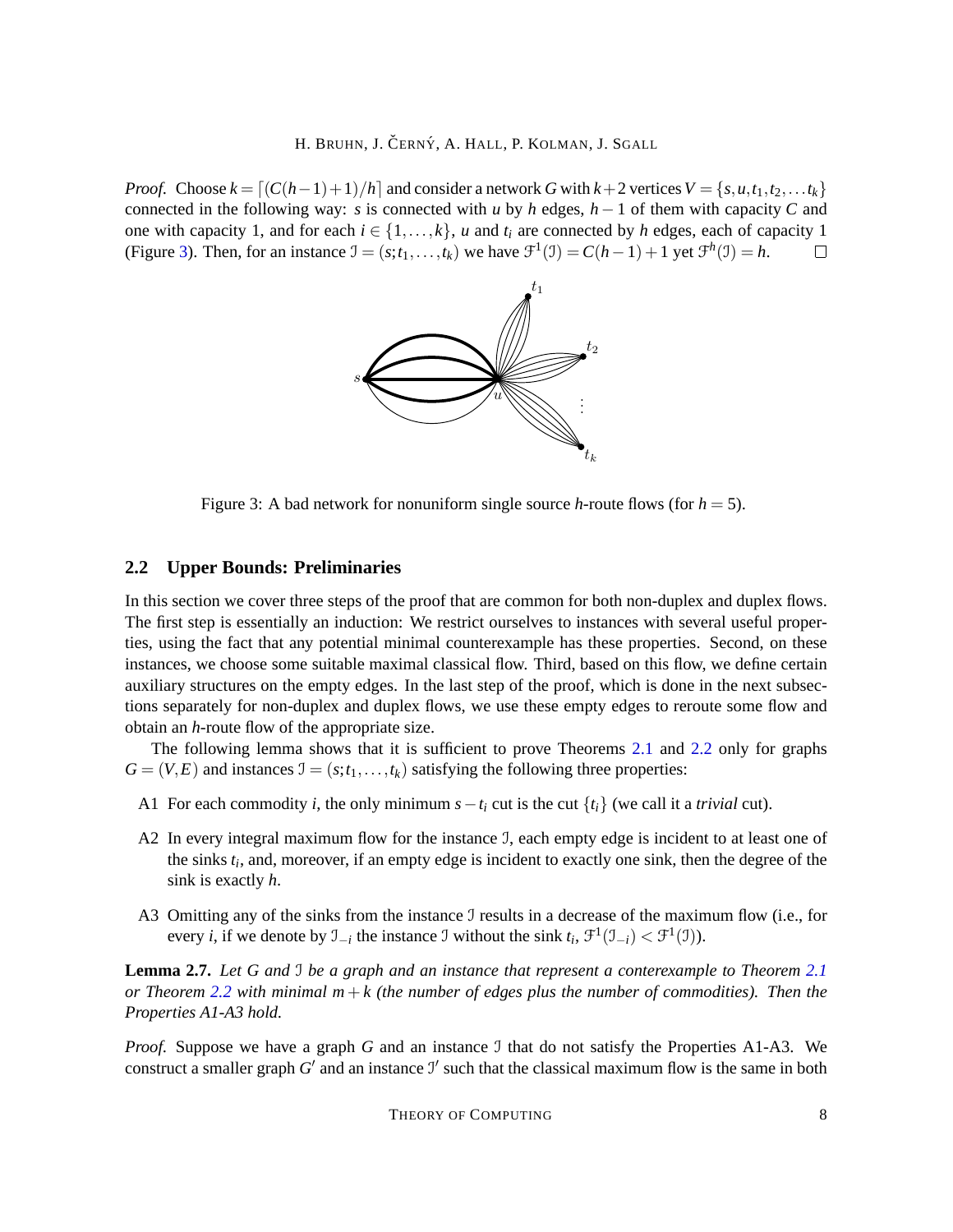cases and the maximal size of any type of *h*-route flow considered in the theorems can only decrease. Thus if *G* and *J* violate any claim in the theorems, then also  $G'$  and  $J'$  violate it and the proof is completed.

**A1.** Assume that there exists a commodity *i* and a minimum cut *C* for the commodity that is not trivial. Let  $\delta_i$  denote the connectivity of *s* and  $t_i$  and let us denote by  $\mathcal F$  an integral minimum cost maximum flow for J. If the only commodity in the flow  $\mathcal F$  that uses edges in the cut  $C$  is the commodity *i*, we perform the following modification of *G*: the  $t_i$ -side of *G* is merged into a single vertex *t*, that is, keep every edge on the *s*-side, remove every edge on the  $t_i$ -side and for every edge  $\{u, v\} \in C$  with *v* on the  $t_i$ -side, replace  $\{u, v\}$  by a new edge  $\{u, t\}$ . We get a graph *G*<sup>'</sup> that is smaller than *G* and for an instance  $J' = (s; t_1, \ldots, t_{i-1}, t, t_{i+1}, \ldots, t_k)$  on G', the connectivity of s and  $t_j$  is  $\delta_j$  for  $j \in \{1, \ldots, k\}, j \neq i$ , and the connectivity of *s* and *t* is  $\delta_i$ , and the (classical) maximum flows for J in *G* and for J' in G' have the same size. The graph *G*' is smaller than *G* yet  $\mathcal{F}^1(\mathcal{I}) = \mathcal{F}^1(\mathcal{I}')$  (note that multi-edges may occur). Any *h*-balanced flow for  $\mathcal{I}'$  in  $G'$  can be easily extended into an *h*-balanced flow of the same size for the instance I in *G*.

If there are also some other commodities that use the cut  $C$  in the flow  $\mathcal{F}$ , we redirect the part of their flow going through  $C$  to  $t_i$ . This is possible since the cut is minimal and there will be no other commodities interfering. This way we maintain the same amount of the total flow and we argue as before.

**A2.** From now on we assume that for every commodity, every minimum cut is the trivial one. We denote by F an integral minimum cost maximum flow for I that does not satisfy the Property A2. Recall that the cost is uniform, i.e., the cost of an integral flow is just the number of edges used.

Assume first that there exists an edge *e* that is empty in F and that is not incident to any of the sinks  $t_i$ . Since *e* is not incident to any terminal node and since for every *i* each minimum  $s - t_i$  cut is the trivial one, removing *e* from the graph *G* does not decrease the connectivity of any commodity and the maximum flow for the instance I. As in the previous proof, an *h*-balanced flow for the smaller graph can be interpreted as a solution for *G*.

Similarly, if there exists an edge  $e$  that is empty in  $\mathcal F$  and that is incident to exactly one sink and the degree of the sink is higher than *h*, deletion of *e* does not decrease the connectivity of any commodity below *h* and it does not decrease the maximum flow for the instance I. Again, an *h*-balanced flow for the smaller graph can be interpreted as a solution for *G*.

**A3.** Suppose that the graph *G* and the instance I do not satisfy the Property *A*3, that is, there exists a commodity *i* such that  $\mathcal{F}^1(\mathcal{I}_{-i}) = \mathcal{F}^1(\mathcal{I})$ . We omit the commodity *i* to obtain the smaller instance  $\mathcal{I}' = \mathcal{I}_{-i}$ .

To finish the proof, note that all the reductions work also for half-integral and duplex *h*-route flows.  $\Box$ 

Let *G* and *J* be a graph and an instance satisfying the three properties A1-A3 and consider an arbitrary integral minimum cost maximum flow for the instance I. By the characterization of *h*-route flows as *h*balanced flows (Theorem [1.1\)](#page-3-0), the flow of every commodity with flow *h* or more is already an *h*-route flow. Our aim is, for every commodity with flow less than *h*, to find new edge disjoint paths between the source *s* and the relevant sink and to send some flow along each of them while not decreasing the flow of other commodities much. For this process we start with a particular minimum cost maximum flow that is described in Observation [2.8.](#page-9-0)

Given an integral flow for the instance J, we denote, for a non-terminal vertex  $v$ , the number of empty edges incident to *v* by  $p(v)$ , and we denote the number of empty edges connecting *v* and the sink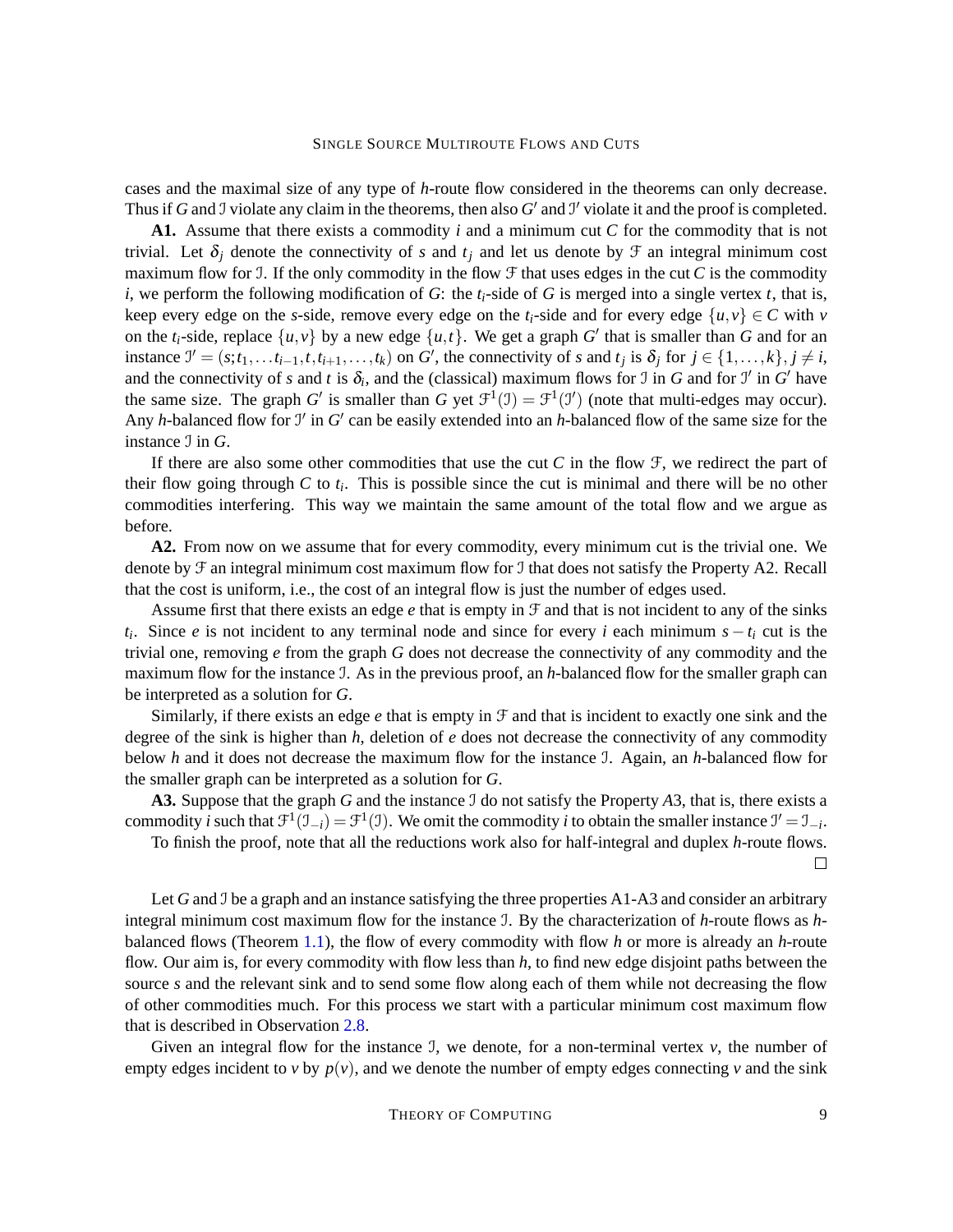*t*<sub>*i*</sub> by *m*<sub>*i*</sub>(*v*). By the Property A2, we have  $\sum_{i=1}^{k} m_i(v) = p(v)$  for each non-terminal vertex *v*.

<span id="page-9-0"></span>**Observation 2.8.** For the graph G and the instance J described above, there exists an integral minimum cost maximum flow such that for every non-terminal vertex *v* and for every *i*:

$$
\bullet \ \ m_i(v) \leq \lceil p(v)/2 \rceil.
$$

Moreover, in every integral minimum cost maximum flow, for every non-terminal vertex *v* and for every *i*, the following holds:

• if  $m_i(v) > p(v)/2$  then there exists at least one flow path of a commodity other than *i* going through *v*.

*Proof.* Consider an arbitrary integral minimum cost maximum flow and for a non-terminal vertex *v* denote by  $r_{-i}(v)$  the number of flow paths of commodities other than *i* passing through *v*. Note that all empty edges incident to *v* are connected to a sink of degree exactly *h* (the Property A2). We are going to observe that  $m_i(v) < p(v)/2 + r_{-i}(v)$ , for every non-terminal vertex *v* and every commodity *i*.

Assume, for a contradiction, that  $m_i(v) \ge p(v) - m_i(v) + 2r_{-i}(v)$  for some *v* and *i*, and consider the  $s - t_i$  cut  $\{v, t_i\}$ . Due to our assumption, the size of this cut is smaller than or equal to the size of the trivial  $s - t_i$  cut  $\{t_i\}$  which is a contradiction with the Property A1. This completes the proof of the second part of Observation [2.8.](#page-9-0)



Figure 4: An example of a non-terminal vertex *v* satisfying the first property of Observation [2.8.](#page-9-0) Dashed lines represent empty edges and solid lines represent flow paths. We have  $p(v) = 6$ ,  $m_1(v) = 3$ ,  $m_2(v) = 3$ and  $r_{-1}(v) = 3$ .

Now, if there is a non-terminal vertex *v* and a commodity *i* with  $m_i(v) > [p(v)/2]$ , then there are  $r_{-i}(v) > m_i(v) - p(v)/2$  flow paths of other commodities passing through *v*. Choose one of them, say a path *p* of a commodity *j*, and reroute it to *t<sup>i</sup>* . To be more precise, the new path goes from the source *s* to the vertex  $v$  along the original path  $p$ , and then it continues to  $t_i$  along one of the empty edges connecting *v* and  $t_i$ . After the modification,  $m_i(v)$  decreases by one and  $m_j(v)$  increases by one; the cost and the size of the total flow are not affected. This way we continue until  $m_i(v) \leq [p(v)/2]$  for every *i*. Notice that the changes done in the flow around  $\nu$  will not destroy the desired property for any other vertex.

We apply the same rerouting procedure for every other non-terminal vertex  $v'$  for which there exists a commodity *i*' such that  $m_{i'}(v') > \lceil p(v')/2 \rceil$ .  $\Box$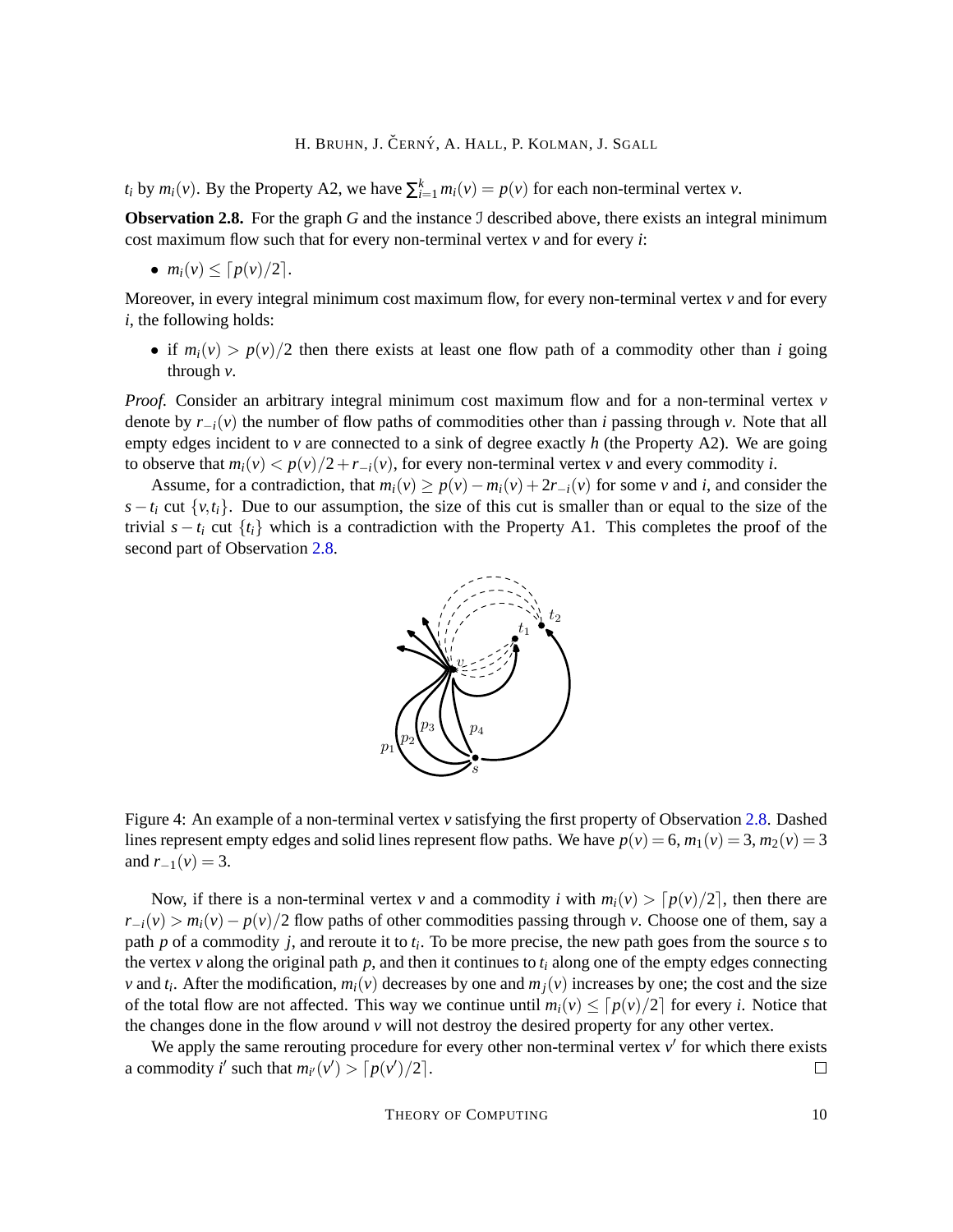From now on we fix some minimum cost maximum flow satisfying Observation [2.8](#page-9-0) and denote it  $\mathcal{F}$ . By the choice of F and by the Property A2, each empty edge is incident either to two different sinks or to a sink and to a vertex adjacent to another sink; the last assertion holds since otherwise there exists a smaller cost flow of the same size. The idea of the proof is to exploit these empty edges to reroute some flow from other commodities to each sink with flow less than *h*. If we succeed to provide a non-zero flow along at least *h* edges to each sink, we get a non-zero *h*-balanced flow for each commodity.

We define an auxiliary structure, called octopus, which will help us to organize the rerouting. Formally, an *octopus* is a (multi)graph that is a union of edge disjoint paths of length one and two that start in the same vertex; the paths are called *tentacles*. If an octopus *O* is a subgraph of the graph *G* and the initial vertex of the paths (i.e., of the tentacles) is a vertex *v*, we say that the octopus *is sitting in v*.



Figure 5: An octopus

For every commodity *i* with flow smaller than *h*, we define an octopus  $O_i$ . The octopus  $O_i$  is sitting in the terminal  $t_i$  and has  $h - f_i$  tentacles, where  $f_i$  denotes the amount of flow of a commodity  $i$  in  $\mathcal{F}$ , and the tentacles reach through different empty edges to neighboring vertices (if there are more than  $h - f_i$ empty edges incident to  $t_i$ , we choose any  $h - f_i$  of them). Later we will amend the octopuses, namely we will lengthen some of the tentacles.

Consider a non-terminal vertex *v*. The Property A2 implies that the number of tentacles reaching *v* is  $p(v)$  and we denote them by  $\tau_1, \ldots, \tau_{p(v)}$ . If none of the octopuses reaches *v* by more than  $p(v)/2$ tentacles, there exists a permutation  $\pi$  of the tentacles  $\tau_1, \ldots, \tau_{p(v)}$  which consists only of 2-cycles and possibly one 3-cycle such that tentacles  $\tau_l$  and  $\pi(\tau_l)$  belong to different octopuses. For example, always greedily form a 2-cycle between tentacles of two distinct octopuses with the maximal number of remaining tentacles ending in *v*. Do this until 2 or 3 tentacles remain (depending on the parity of  $p(v)$ ), and then form the last cycle (only this last cycle can be a 3-cycle). We lengthen the tentacle  $\tau_l$  through the edge used by the tentacle  $\pi(\tau_l)$  so that  $\tau_l$  now terminates in the sink in which the octopus with tentacle  $\pi(\tau_l)$  is sitting.

If there exists an octopus  $O_i$  that reaches the non-terminal vertex *v* by more than  $p(v)/2$  tentacles, then such an octopus is exactly one. For such an octopus, by Observation [2.8,](#page-9-0) the number of its tentacles reaching *v* is exactly  $\lceil p(v)/2 \rceil$ . There exists a permutation  $\pi$  of  $p(v)-1$  tentacles reaching *v* such that it consists of 2-cycles of tentacles belonging to different octopuses, namely a matching of all but one tentacles of  $O_i$  to all the others. In a similar way as before, each tentacle  $\tau$  involved in the permutation is lengthened to the sink in which the octopus with the tentacle  $\pi(\tau)$  is sitting. Recall that by Observation [2.8](#page-9-0) there exists a flow path passing through *v* that does not belong to the commodity *i*, and by the minimality of the cost of the flow  $\mathcal{F}$ , the terminal vertex of the path is adjacent to  $v$ .

At this point, each tentacle of an octopus reaches either another terminal vertex (we say that the tentacle *touches* the corresponding commodity), or a flow path of another commodity that no other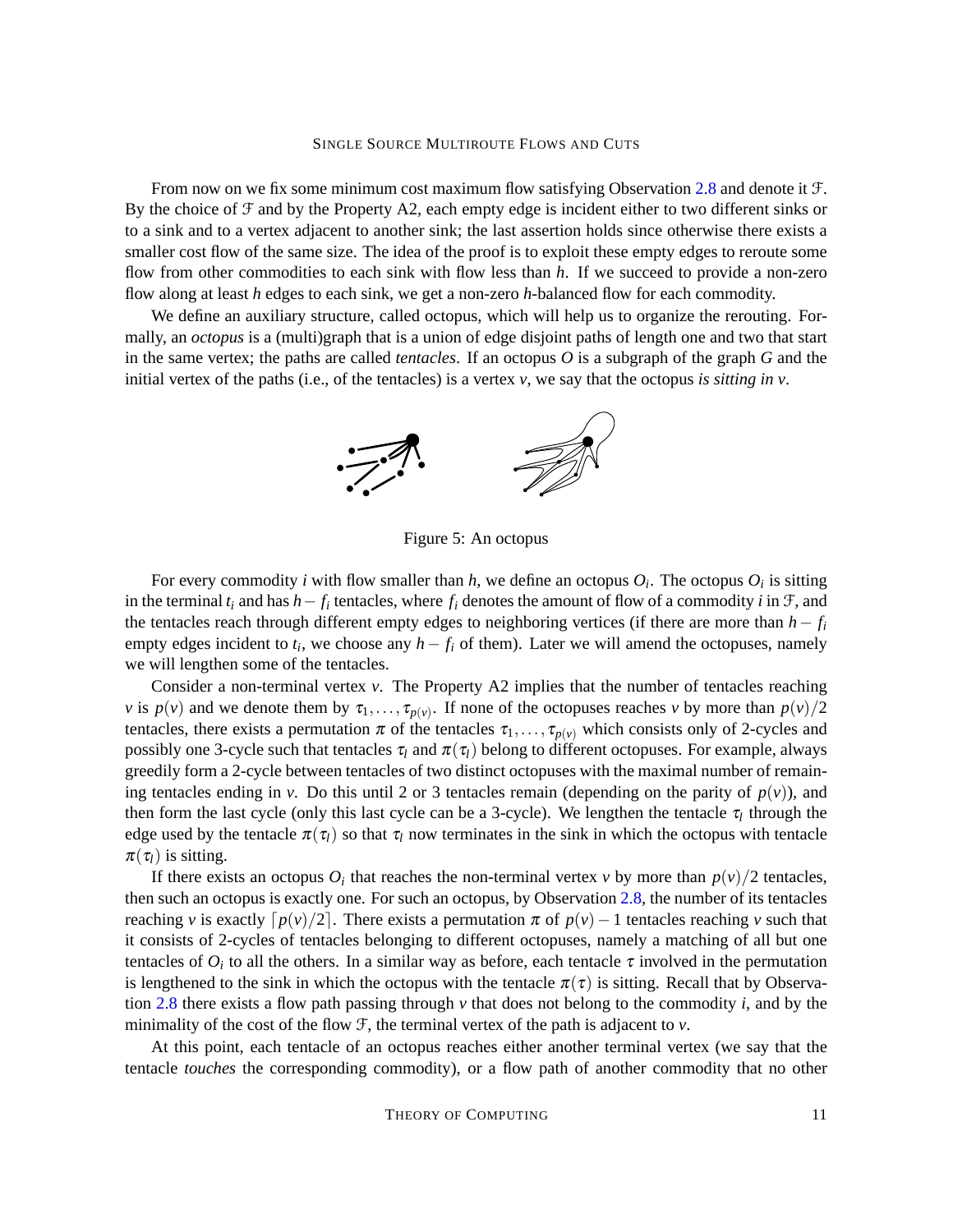tentacle reaches (again we say that the tentacle *touches* the corresponding commodity). Moreover, each tentacle  $\tau$  is stretched only through empty edges and at most one tentacle is stretched through each empty edge in each direction; if there are two tentacles stretched through the same edge (in opposite direction) they belong to different octopuses.

<span id="page-11-1"></span>**Observation 2.9.** For each *i*, the number of tentacles that touch the commodity *i* is strictly less than *f<sup>i</sup>* .

*Proof.* Were it not the case, it would be possible to redirect the complete flow of the commodity *i*, through the tentacles touching it, to other terminals without decreasing the total flow, contradicting the Property A3.  $\Box$ 

## <span id="page-11-0"></span>**2.3 Upper Bounds: Non-duplex Flows**

*Proof of Theorem [2.1.](#page-4-1)* We start by constructing the half-integral *h*-route flow of size (at least)  $\mathcal{F}^1(\mathcal{I})/2$ . Then we explain how to increase the size of the flow to (at least)  $\mathcal{F}^1(\mathcal{I})/(\mathcal{2}-\mathcal{2}/h)$ .

For each tentacle of the octopus  $O_i$  touching the commodity  $j \neq i$ , we reroute a half unit of the flow of a commodity *j* to *t<sup>i</sup>* along the edges that the corresponding tentacle is stretched through. Observation [2.9](#page-11-1) guarantees that every commodity *j* has enough flow to provide a half unit for each tentacle touching it and yet to keep more than  $f_j/2$  units for itself. We decrease the flow of every unaffected path to one half.

At this point, the amount of flow of a commodity *i* with  $f_i < h$  is  $h/2$  and the amount of flow of a commodity *i* with  $f_i \geq h$  is  $f_i/2$ . Moreover, since the initial flow was integral (flow paths from source to terminals were disjoint), the new flow paths of each individual commodity will be edge disjoint. Thus, we have an *h*-balanced flow of size at least  $\mathcal{F}(1)/2$ , for the instance I, and by construction, the flow is half integral.

To prove the sharper bound (not necessarily with half-integral flows) we observe that for every commodity with flow at most *h*−1 in the initial flow, its *h*-balanced flow at the end is at least *h*/2 which corresponds to the ratio 2−2/*h*. The only problem is with commodities with original flow *h* or more. Thus, if we manage to slightly increase the final flow of these commodities, the proof is completed. Recall that no octopus is sitting in a terminal vertex of a commodity with flow *h* or more.

We proceed as follows: every commodity  $t_j$  with initial flow *h* or more will demand a *tax* of  $1/(2h-$ 2) units of flow for each path that it provided to another commodity. Commodities are able to pay these taxes since every commodity had initial flow that was at least one greater than the number of tentacles touching it (Observation [2.9\)](#page-11-1) and every commodity requires help from at most *h*−1 other commodities (more precisely, needs at most *h*−1 new edge disjoint paths). In the worst case, it keeps (only) a half unit of flow for itself and spends the other half on taxes for the *h*−1 helpers.

The flow corresponding to a tax of a commodity  $t_i$  paid to a commodity  $t_i$  flows from  $s$  to  $t_i$  along an original path of a commodity *i* and then from  $t_i$  to  $t_j$  along the tentacle of the octopus sitting in  $t_i$ ; in the case of an octopus  $O_i$  touching a path of the commodity *j* (and not directly touching the sink  $t_j$ ) the flow flows from *s* to  $t_i$  along an original path of the commodity *i*, then along the tentacle of the octopus  $O_i$ and finally along an edge of the flow path of the commodity  $j$  that the tentacle of  $O_i$  touches. In addition to this, we set the flow along each path that was unaffected by the rerouting process to  $1/(2-2/h)$  (and not to  $1/2$  as we did for the half-integral flow). In this way, a commodity with an initial flow  $f_i \geq h$  will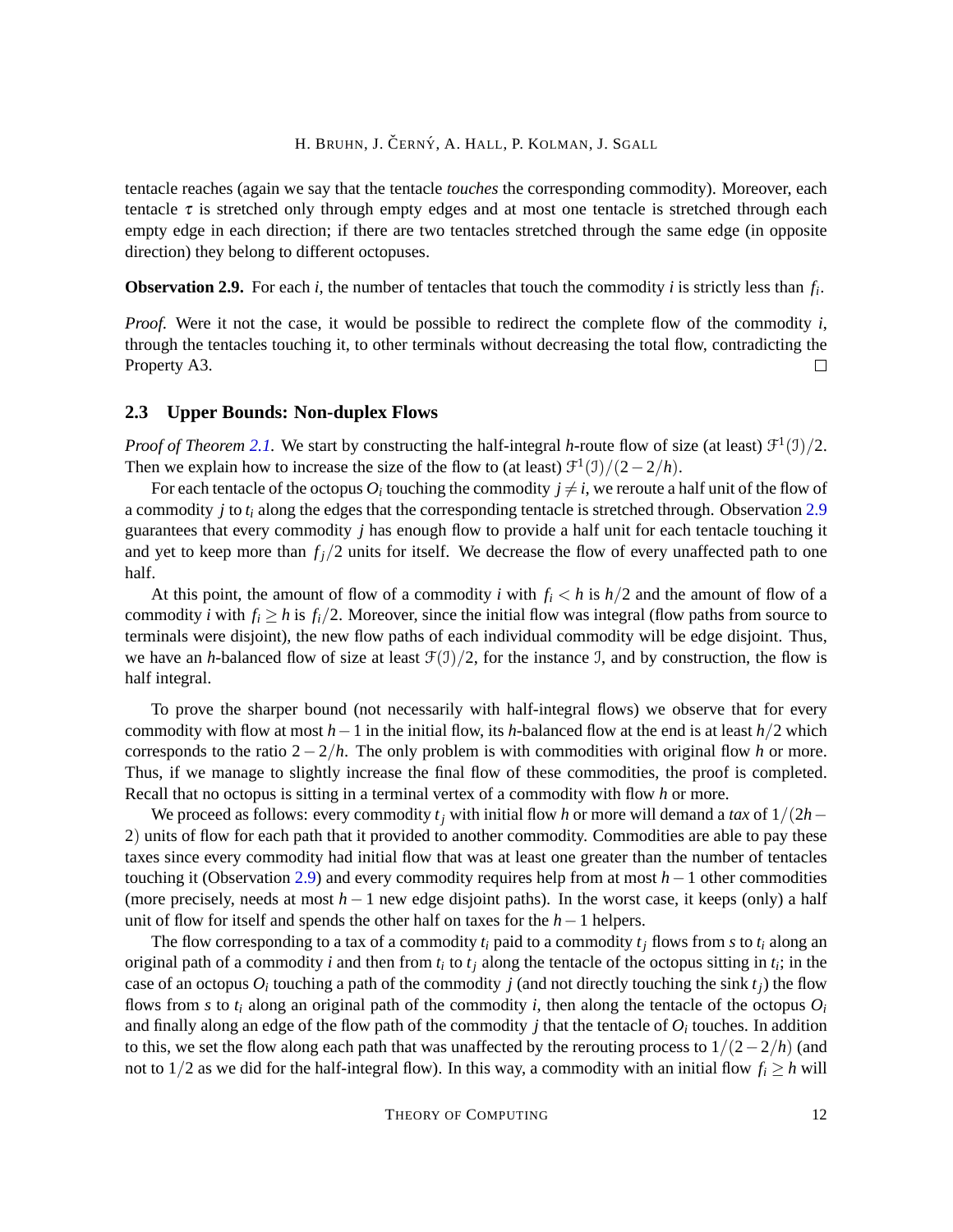

Figure 6: Taxation: on the left side is depicted the case when a tentacle touches a terminal vertex, and on the right side is depicted the case when a tentacle touches a path of other commodity.

have a final *h*-balanced flow at least  $f_i(h/(2h-2))$ , which corresponds to an *h*-route flow of the same size.

Concerning the proof of Theorem [2.3,](#page-5-2) namely the half-integrality, notice that for  $h = 2$  the taxes in the previous proof are equal to  $1/2$ . Thus the resulting flow is half-integral.

## <span id="page-12-0"></span>**2.4 Upper Bound: Duplex Flows**

*Proof of Theorem [2.2.](#page-4-0)* We now construct an *h*-balanced duplex flow of the same size as the original flow  $\mathcal{F}^1(\mathcal{I})$ . To do this, for each octopus  $O_i$  we reroute some flow from other sinks to the sink  $t_i$ . More exactly, for a certain amount  $z_i \in [0,1]$ , we reroute  $z_i$  units of the flow along each of the tentacles of  $O_i$  to  $t_i$ . At the same time, we guarantee that from the original flow  $f_i$  to  $t_i$ , exactly  $f_i(1-z_i)$  units are rerouted to other sinks using their octopuses. If this rerouted flow is taken evenly from all *f<sup>i</sup>* incoming paths, then the resulting flow of the commodity *i* has size at least  $hz_i$  and thus it is an *h*-route flow. If a tentacle of  $O_i$  touches a flow path of a commodity *j* at *v* which is not the sink  $t_j$ , then we take  $z_i/f_j$  units of the rerouted flow from this flow path and the remaining flow is routed from  $t_j$  back one edge along to  $v$ . (Cf. the last paragraph of the proof.)

The choice of  $z_i$  guarantees that the commodities with original flow less than  $h$  can be rerouted. On the other hand, each commodity with flow *h* or more is touched by less then *h* tentacles due to Observation [2.9.](#page-11-1) Consequently there is enough original flow for the rerouting and if taken evenly from all paths, the flow of this commodity is also an *h*-route flow afterwards. After the rerouting, each edge has in each direction a flow of at most 1, either at most 1 from the original flow or at most  $z_i \leq 1$  from the rerouting along one tentacle.

It remains to guarantee the existence of numbers  $z_i$  described above. For simplicity, renumber the commodities so that the first  $k'$  sinks  $t_i$  are exactly those with the initial flow  $f_i < h$ , that is, exactly those with an octopus. Let  $a_{ij}$  be the number of tentacles of  $O_j$  touching the commodity *i*. We need the values  $z_i$  to satisfy, for each  $i \leq k'$ ,

$$
\sum_{j=1}^{k'} a_{ij} z_j = f_i (1 - z_i). \tag{2.2}
$$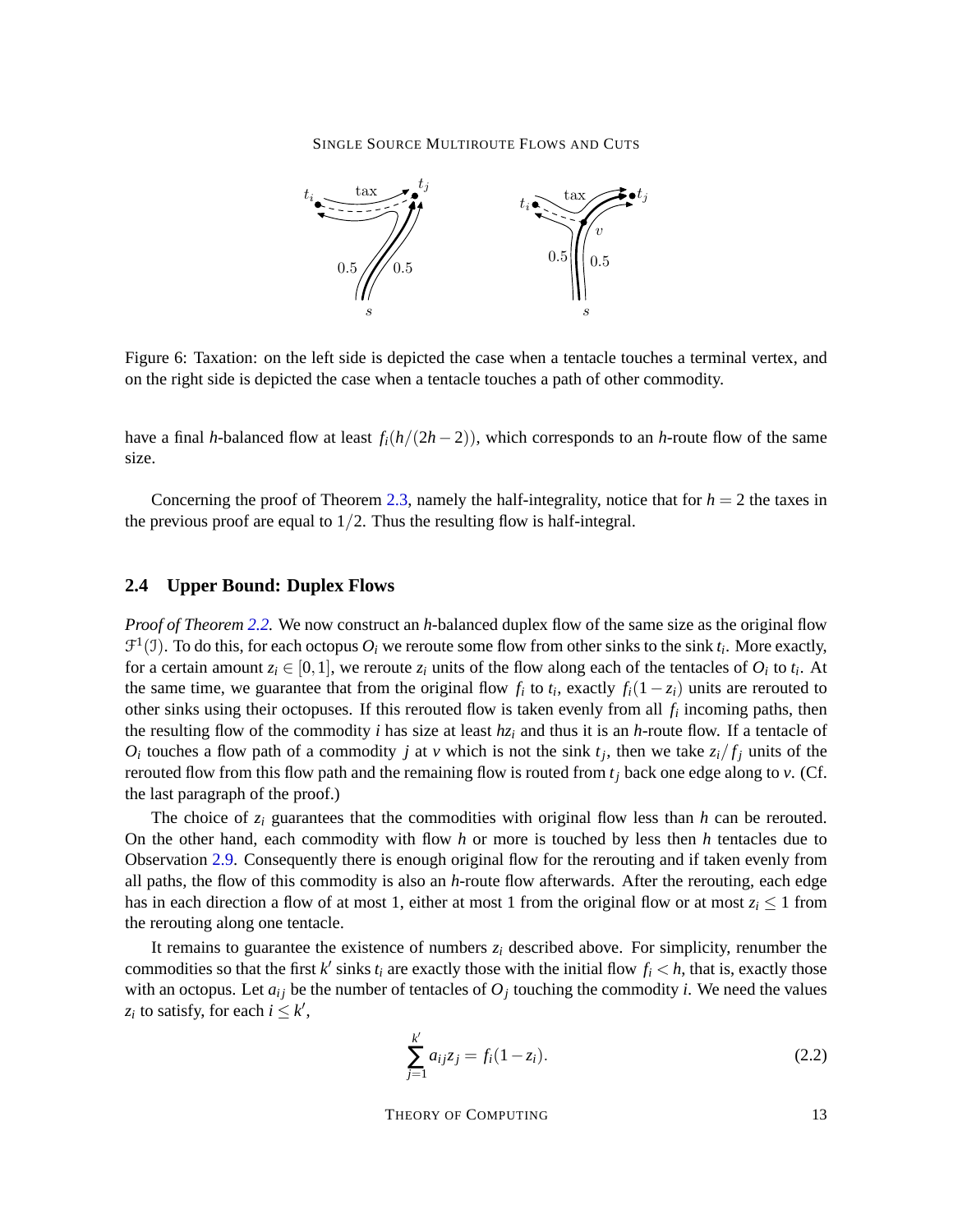Define a function  $F: \mathbf{R}^{k'} \to \mathbf{R}^{k'}$  so that its *i*th coordinate is

$$
(F(\vec{z}))_i = 1 - \frac{1}{f_i} \sum_{j=1}^{k'} a_{ij} z_j.
$$

Then the system of equations [\(2.2\)](#page-6-1) is equivalent to the equation  $\vec{z} = F(\vec{z})$ . Due to Observation [2.9](#page-11-1) we know that for each  $i \leq k'$ 

<span id="page-13-0"></span>
$$
\sum_{j=1}^{k'} a_{ij} < f_i. \tag{2.3}
$$

This implies that *F* maps the unit cube  $[0,1]^{k'}$  to itself. Obviously, *F* is continuous as it is a linear function. Using Brouwer's fixed-point theorem (which asserts that any continuous mapping from a ball to itself has a fixed point) and the fact that a ball and a cube are homeomorphic, we conclude that *F* has a fixed point, that is, the equation  $\vec{z} = F(\vec{z})$  has a solution. This solution also satisfies the system [\(2.2\)](#page-6-1), which concludes the proof. Note that the proof is still constructive, since  $F$  is linear and we can find the solution efficiently.

In fact, inequalities [\(2.3\)](#page-13-0) imply that *F* is a strong contraction under the  $l_{\infty}$  norm, which means that there exists a constant  $\alpha < 1$  such that for any  $\vec{y}, \vec{z} \in [0,1]^k$ , it holds that  $||F(\vec{z}) - F(\vec{y})||_{\infty} \le \alpha \cdot ||\vec{z} - \vec{z}|$  $\vec{y}$ <sup>*x*</sup><sub>i</sub>  $\infty$ , where  $\|\vec{z}\|_{\infty} = \max_{i=1,\dots,k'} |z_i|$ . For the constant  $\alpha = \max_{i=1,\dots,k'} (\sum_{i=1}^{k'} z_i)^2$  $g_{j=1}^{k} a_{ij} / f_i$  the strong contraction property follows easily for each coordinate of  $F(\vec{z}) - F(\vec{y})$  by subtracting the defining equations for  $(F(\vec{z}))_i$  and  $(F(\vec{y}))_i$ . The strong contraction property implies that in the unit cube, there exists a (unique) solution of the equation  $\vec{z} = F(\vec{z})$ , namely a limit of points obtained by repeated applications of *F*, starting at any point *x* the unit cube. (Note that the distances between subsequent points in the sequence  $x, F(x), F(F(x))$ , etc., decrease in a geometric sequence due to the contraction property.) This gives an alternative elementary proof without use of Brouwer's theorem.

To prove the second part of Theorem [2.2,](#page-4-0) we slightly modify the octopuses. In the case of a nonterminal vertex *v* and a 3-cycle  $(ijl)$  in the permutation  $\pi$  used for extending the tentacles, we do not extend the tentacles along the cycle but instead we split each tentacle into two halves and extend them to the remaining two vertices. Thus this 3-cycle will contribute  $1/2$  to each  $a_{ij}$ ,  $a_{jl}$ ,  $a_{li}$ ,  $a_{li}$ ,  $a_{il}$ . Then, for example, the edge  $vt_i$  will have flow  $z_i$  to  $t_i$  and  $(z_j + z_l)/2$  from  $t_i$ .

The same argument as above guarantees that the system of equations [\(2.2\)](#page-6-1) has again a solution in the unit cube, with flow at most 1 in each direction along any edge. It remains to verify that on any edge, the sum of flows in both directions is at most 2−2/*h*. There are three types of such edges.

1. An edge used by two tentacles, one tentacle of  $O_i$  touching the commodity  $j$  and one tentacle of  $O_j$  touching the commodity *i*. This may be an edge  $t_i t_j$ , or an edge incident to a non-terminal *v* and involved in a 2-cycle  $(ij)$  of the permutation  $\pi$ . The total flow is  $z_i + z_j$ . We have  $f_i, f_j \leq h - 1$  as there are octopuses at *t<sup>i</sup>* and *t<sup>j</sup>* , and the corresponding equations in [\(2.2\)](#page-6-1) imply (after removing the left-hand side terms for other tentacles) that  $z_j \leq (h-1)(1-z_i)$  and  $z_i \leq (h-1)(1-z_j)$ . Adding these inequalities and dividing by *h* we obtain the desired bound  $z_i + z_j \leq 2 - 2/h$ .

2. An edge  $vt_i$  with a non-terminal vertex v and involved in a 3-cycle (*ijl*) of  $\pi$ . This edge has total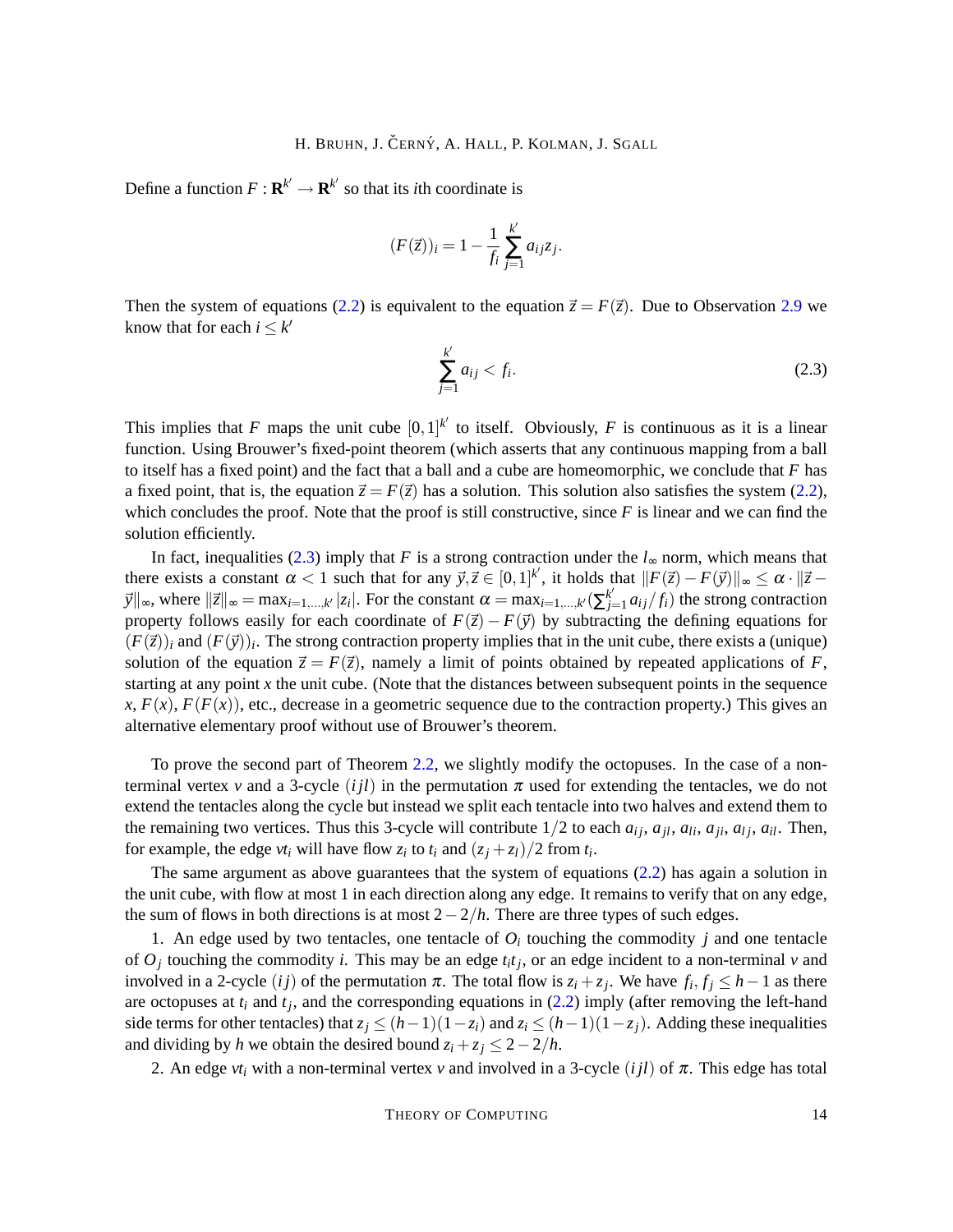flow  $z_i + (z_j + z_l)/2$ . Again  $f_i, f_j, f_l \leq h - 1$  and the corresponding equations in [\(2.2\)](#page-6-1) imply

$$
2(h-1)z_i + z_j + z_l \leq 2(h-1),
$$
  
\n
$$
z_i + 2(h-1)z_j + z_l \leq 2(h-1),
$$
  
\n
$$
z_i + z_j + 2(h-1)z_l \leq 2(h-1).
$$

Adding the first inequality multiplied by 2(*h*−1) and the remaining two inequalities multiplied by *h*−2 yields the desired bound.

3. An edge  $vt_j$  for a tentacle of  $O_i$  touching the commodity *j* at a non-terminal vertex *v*. The flow is at most  $1 - z_i/f_j$  of the original flow to  $t_j$ , and  $z_i - z_i/f_j$  of the flow that is rerouted from  $t_j$ . Since  $z_i \leq 1$ , it suffies to show that  $f_j \leq h$  to conclude that the total flow on the edge  $vt_j$  is at most  $1 + z_i(1 - 2/f_i) \leq 2 - 2/h$ . We argue as follows. If we redirect the unit of the original flow going through the edge  $vt_j$  to the sink  $v_i$ , we get another maximal flow with an empty edge adjacent to  $t_j$ . By the Property A2 the degree of  $t_j$  is at most *h* which in turn implies that  $f_j \leq h$ .

## **3 Disconnecting Cuts**

We will denote the size of a minimum *h*-disconnecting cut for an instance  $\mathcal{I}$  by  $\mathcal{C}^h(\mathcal{I})$ .

**Theorem 3.1.** *For every h*  $\geq$  2 *and every instance* I *of the single source flow problem,* 

<span id="page-14-1"></span>
$$
\frac{\mathcal{F}^h(\mathfrak{I})}{h} \leq \mathfrak{C}^h(\mathfrak{I}) \leq \left(2 - \frac{2}{h}\right) \cdot \mathfrak{F}^h(\mathfrak{I}). \tag{3.1}
$$

*Moreover, for every h*  $\geq$  2 *and every*  $\varepsilon$   $>$  0 *there exists an instance*  $\mathcal{I} = \{s, t\}$  *of the problem such that* 

<span id="page-14-0"></span>
$$
(1 - \varepsilon) \cdot \mathcal{F}^h(\mathfrak{I}) \leq \mathcal{C}^h(\mathfrak{I}), \qquad (3.2)
$$

*and for every k*  $\geq 1$  *and every h*  $\geq 2$  *there exists an instance* I *such that* 

$$
\frac{\mathcal{F}^h(\mathfrak{I})}{h} = \mathfrak{C}^h(\mathfrak{I}). \tag{3.3}
$$

*Proof.* Given a decomposition of an *h*-route flow into a linear combination of elementary *h*-route flows, we have to cut at least one of the *h* paths of every *h*-system in the decomposition. Altogether we have to cut edges of total capacity at least  $f^h(1)/h$  which proves the first inequality.

To prove the inequality  $C^h(1) \leq (2 - 2/h) \cdot \mathcal{F}^h(1)$  we observe that a minimum classical cut is also an *h*-cut, and from the duality of flows and cuts we know that the size of this cut is equal to  $\mathcal{F}^1(\mathcal{I})$ . We apply the bound  $\mathcal{F}^1(\mathcal{I}) \leq (2-2/h) \cdot \mathcal{F}^h(\mathcal{I})$  of Theorem [2.1](#page-4-1) (without loss of generality we assume that all sinks in the instance I are *h*-connected with the source) and the proof is completed.

Concerning the second part of the theorem, consider a graph consisting of two vertices *s* and *t* connected by *m* parallel edges, with  $m \geq h$ . The maximum *h*-route flow has size *m* and the minimum *h*-disconnecting cut has size  $m - (h - 1)$ . We conclude that for every  $\varepsilon > 0$  there exists an integer *m* such that  $(m - h + 1)/m \ge 1 - \varepsilon$ , and thus, there exists an instance  $\mathcal{I} = \{s; t\}$  satisfying the inequality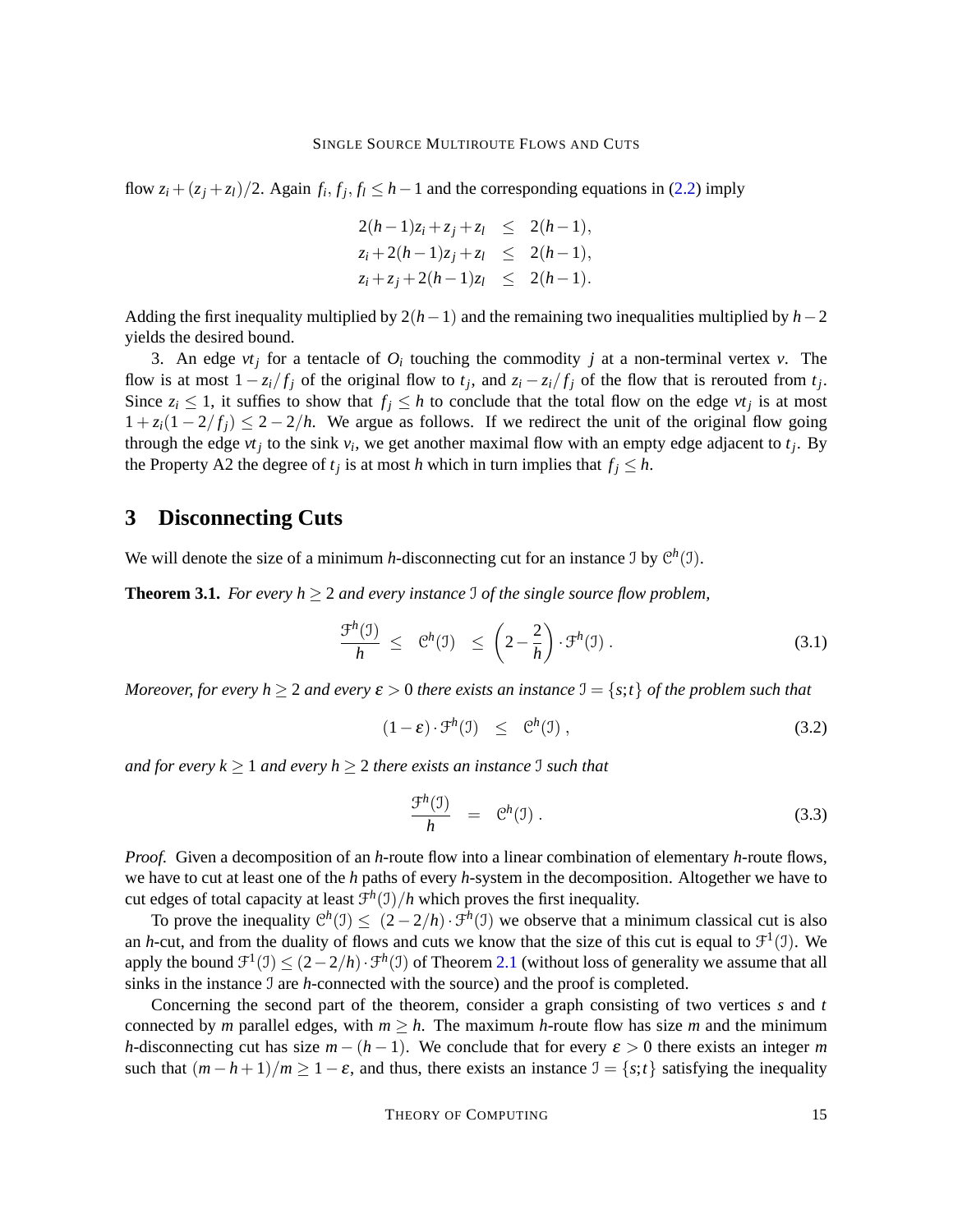[\(3.2\)](#page-14-0). Note that a fractional disconnecting cut is in this case (almost) *h*-times better: take a fraction 1/*h* of each edge in the cut.

For the last part of the theorem, consider the instance and the network in Figure [3](#page-7-1) with every edge capacity set to one. Then,  $\mathcal{F}^h(\mathcal{I}) = hk$  and  $\mathcal{C}^h(\mathcal{I}) = k$ .  $\Box$ 

The proof above implies that the minimal classical cut is a good approximation for the *h*-disconnecting problem. It can be found efficiently, and thus we have:

**Corllary 3.2.** *For every h* ≥ 2*, there exists a polynomial time* (2*h*−2)*-approximation algorithm for the h-disconnecting problem with a single source.*

**Remark.** The bound on the performance of the algorithm is not far from what happens for "bad" instances. Think about a simple graph consisting of two vertices *u*,*v* connected by *h* parallel edges and an instance with one commodity with source in  $u$  and sink in  $v$ : the minimum disconnecting cut has size 1 while the disconnecting cut obtained by the algorithm has size *h*.

We also note that the bound  $(3.1)$  can be slightly improved to

$$
\frac{\mathcal{F}^h(\mathfrak{I})}{h} \leq \mathfrak{C}^h(\mathfrak{I}) \leq \left(2 - \frac{2}{h}\right) \cdot \mathfrak{F}^h(\mathfrak{I}) - (h-1)
$$

by deleting all but *h* − 1 edges from the minimum classical cut (instead of deleting all the edges). If there is only one commodity, this slightly modified procedure computes an optimal *h*-disconnecting cut.

# **4 Open Problems**

We conclude with two open problems about disconnecting cuts for multiroute flows. The approximation ratio of the algorithm for disconnecting cuts for single source flow problems described in the last section is 2*h*−2; design a better algorithm. Similarly, design an approximation algorithm for the disconnecting cut problem for the more general multiroute multicommodity flow problems (e.g., single source and nonuniform capacities, multiple sources and uniform capacities). As the close relation between classical flows and multiroute flows is lost in these cases, a novel approach will be needed.

**Acknowledgment** The authors thank Neal Young and Yefim Dinitz for stimulating discussions.

# **References**

- <span id="page-15-1"></span>[1] C. C. Aggarwal and J. B. Orlin. On multiroute maximum flows in networks. *Networks*, 39:43–52, 2002. [1,](#page-1-0) [1.1,](#page-2-0) [1.1](#page-3-0)
- <span id="page-15-0"></span>[2] R. K. Ahuja, T. L. Magnanti, and J. B. Orlin. *Network Flows: Theory, Algorithms and Applications*. Prentice-Hall, 1993. [1](#page-1-0)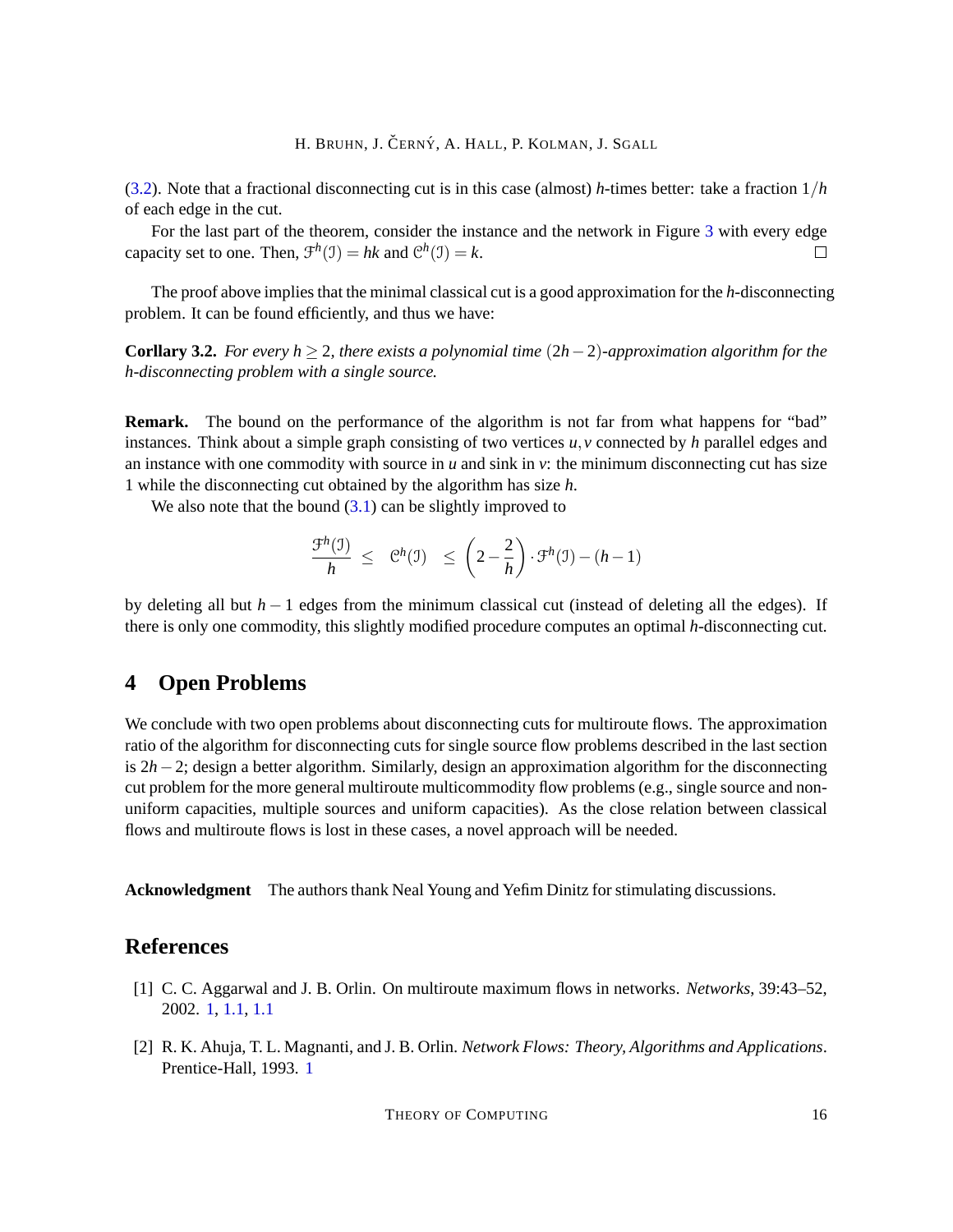- <span id="page-16-14"></span>[3] Y. Aumann and Y. Rabani. An *O*(log*k*) approximate min-cut max-flow theorem and approximation algorithm. *SIAM Journal on Computing*, 27(1):291–301, 1998. [1.1](#page-2-0)
- <span id="page-16-4"></span>[4] A. Bagchi, A. Chaudhary, and P. Kolman. Short length Menger's theorem and reliable optical routing. *Theoretical Computer Science*, 339:315–332, 2005. [1.1](#page-2-0)
- <span id="page-16-5"></span>[5] A. Bagchi, A. Chaudhary, P. Kolman, and C. Scheideler. Algorithms for fault-tolerant routing in circuit switched networks. *SIAM Journal on Discrete Mathematics*, 21:141–157, 2007. [1.1](#page-2-0)
- <span id="page-16-0"></span>[6] A. Bagchi, A. Chaudhary, P. Kolman, and J. Sgall. A simple combinatorial proof for the duality of multiroute flows and cuts. Technical Report 2004-662, Charles University, Prague, 2004. [1,](#page-1-0) [1.1,](#page-2-0) [1.1](#page-3-0)
- <span id="page-16-10"></span>[7] G. Baier, E. Koehler, and M. Skutella. The *k*-splittable flow problem. *Algorithmica*, 42(3-4):231– 248, 2005. [1.1](#page-2-0)
- <span id="page-16-7"></span>[8] A. Baveja and A. Srinivasan. Approximation algorithms for disjoint paths and related routing and packing problems. *Mathematics of Operations Research*, 25(2):255–280, 2000. [1.1](#page-2-0)
- <span id="page-16-1"></span>[9] H. Bruhn, J. Cerný, A. Hall, and P. Kolman. Single source multiroute flows and cuts on uniform capacity networks. In *Proceedings of the Eighteenth Annual ACM-SIAM Symposium on Discrete Algorithms (SODA)*, pages 855–863, 2007. [1](#page-1-0)
- <span id="page-16-8"></span>[10] A. Chakrabarti, C. Chekuri, A. Gupta, and A. Kumar. Approximation algorithms for the unsplittable flow problem. *Algorithmica*, 47(1):53–78, 2007. [1.1](#page-2-0)
- <span id="page-16-9"></span>[11] C. Chekuri and S. Khanna. Edge-disjoint paths revisited. *ACM Transactions on Algorithms*, 3, 2007. [1.1](#page-2-0)
- <span id="page-16-6"></span>[12] I. Cidon, R. Rom, and Y. Shavitt. Analysis of multi-path routing. *IEEE/ACM Transactions on Networking*, 7(6):885–896, 1999. [1.1](#page-2-0)
- <span id="page-16-11"></span>[13] Y. Dinitz, N. Garg, and M. Goemans. On the single source unsplittable flow problem. *Combinatorica*, 19:17–41, 1999. [1.1](#page-2-0)
- <span id="page-16-2"></span>[14] D. Du. *Multiroute Flow Problem*. Ph.D. thesis, The University of Texas at Dallas, 2003. [1.1](#page-2-0)
- <span id="page-16-3"></span>[15] D. Du and R. Chandrasekaran. The multiroute maximum flow problem revisited. *Networks*, 47(2):81–92, 2006. [1.1](#page-2-0)
- <span id="page-16-12"></span>[16] T. Erlebach and A. Hall. NP-hardness of broadcast scheduling and inapproximability of singlesource unsplittable min-cost flow. *Journal of Scheduling*, 7(3):223–241, 2004. [1.1](#page-2-0)
- <span id="page-16-13"></span>[17] L. R. Ford and D. R. Fulkerson. Maximum flow through a network. *Canad. J. Math.*, 8:399–404, 1956. [1.1](#page-2-0)
- <span id="page-16-15"></span>[18] N. Garg, V. V. Vazirani, and M. Yannakakis. Approximate max-flow min-cut theorems and their applications. *SIAM Journal on Computing*, 25(2):235–251, 1996. [1.1](#page-2-0)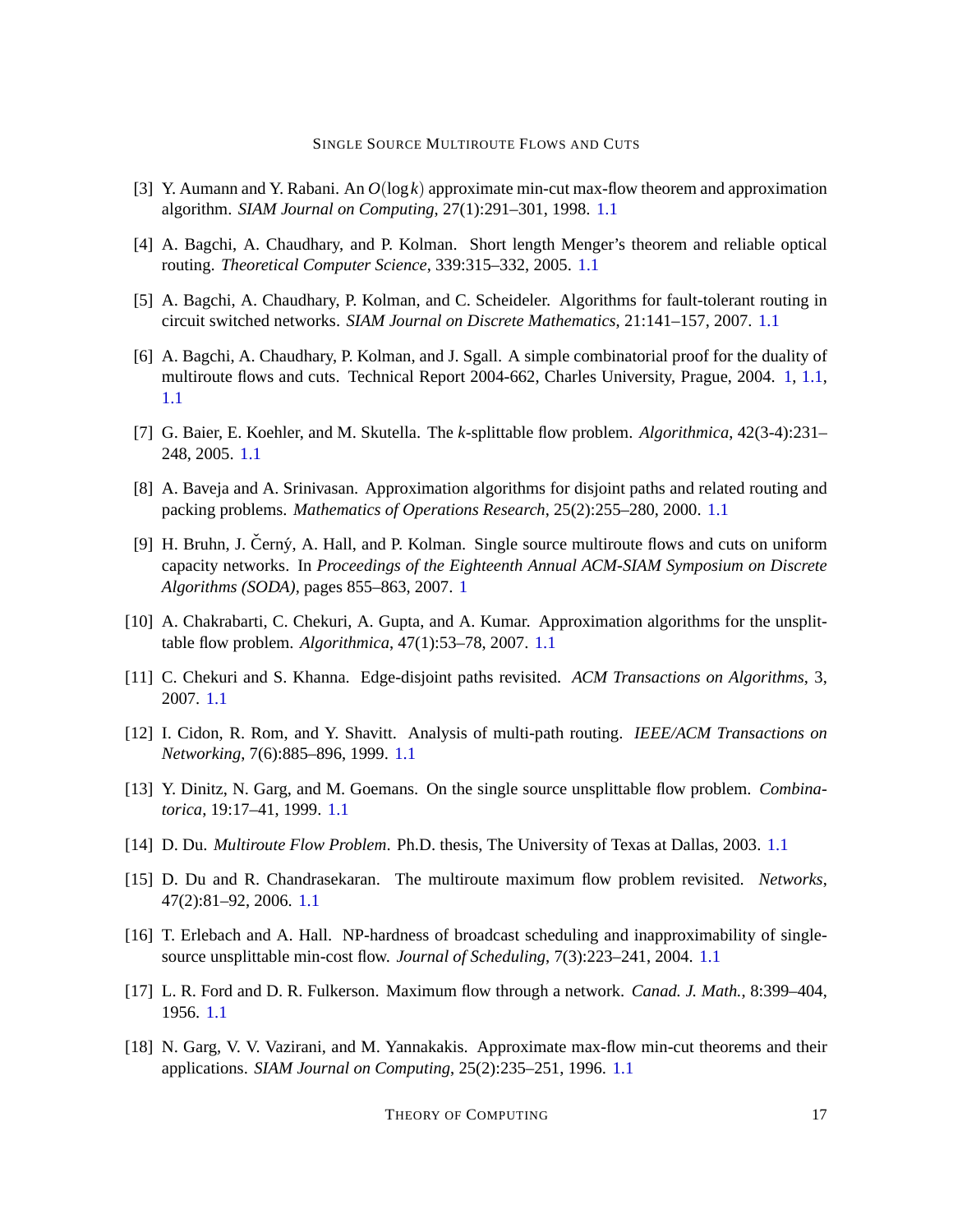- <span id="page-17-3"></span>[19] V. Guruswami, S. Khanna, R. Rajaraman, B. Shepherd, and M. Yannakakis. Near-optimal hardness results and approximation algorithms for edge-disjoint paths and related problems. *Journal of Computer and System Sciences*, 67(3):473–496, 2003. [1.1](#page-2-0)
- <span id="page-17-2"></span>[20] K. Kar, M. Kodialam, and T. V. Lakshman. Routing restorable bandwidth guaranteed connections using maximum 2-route flows. *IEEE/ACM Transactions on Networking*, 11:772–781, 2003. [1.1](#page-2-0)
- <span id="page-17-0"></span>[21] W. Kishimoto. A method for obtaining the maximum multiroute flows in a network. *Networks*, 27:279–291, 1996. [1,](#page-1-0) [1.1](#page-3-0)
- <span id="page-17-1"></span>[22] W. Kishimoto and M. Takeuchi. On *m*-route flows in a network. *IEICE Transactions*, J-76- A(8):1185–1200, 1993. (in Japanese). [1.1](#page-2-0)
- <span id="page-17-4"></span>[23] J. M. Kleinberg. Single-source unsplittable flow. In *Proceedings of the 37th Annual Symposium on Foundations of Computer Science*, pages 68–77, 1996. [1.1](#page-2-0)
- <span id="page-17-9"></span>[24] R. Koch, M. Skutella, and I. Spenke. Approximation and complexity of *k*-splittable flows. In *Proceedings of the third Workshop on Approximation and Online Algorithms*, volume 3879 of *Lecture Notes in Computer Science*, pages 244–257, 2005. [1.1](#page-2-0)
- <span id="page-17-5"></span>[25] S. G. Kolliopoulos and C. Stein. Approximation algorithms for single-source unsplittable flow. *SIAM Journal on Computing*, 31(3):919–946, 2002. [1.1](#page-2-0)
- <span id="page-17-7"></span>[26] P. Kolman and C. Scheideler. Simple on-line algorithms for the maximum disjoint paths problem. *Algorithmica*, 39(3):209–233, 2004. [1.1](#page-2-0)
- <span id="page-17-6"></span>[27] P. Kolman and C. Scheideler. Improved bounds for the unsplittable flow problem. *Journal of Algorithms*, 61(1):20–44, 2006. [1.1](#page-2-0)
- <span id="page-17-14"></span>[28] T. Leighton and S. Rao. Multicommodity max-flow min-cut theorems and their use in designing approximation algorithms. *Journal of the ACM*, 46(6):787–832, Nov. 1999. [1.1](#page-2-0)
- <span id="page-17-15"></span>[29] N. Linial, E. London, and Y. Rabinovich. The geometry of graphs and some of its algorithmic applications. *Combinatorica*, 15:215–245, 1995. [1.1](#page-2-0)
- <span id="page-17-11"></span>[30] M. Martens and M. Skutella. Flows on few paths: Algorithms and lower bounds. *Networks*, 48(2):68–76, 2006. [1.1](#page-2-0)
- <span id="page-17-10"></span>[31] M. Martens and M. Skutella. Length-bounded and dynamic k-splittable flows. In *Operations Research Proceedings 2005*, pages 297–302, 2006. [1.1](#page-2-0)
- <span id="page-17-13"></span>[32] K. Menger. Zur allgemeinen Kurventheorie. *Fundam. Math.*, 10:96–115, 1927. [1.1](#page-2-0)
- <span id="page-17-12"></span>[33] M. Skutella. Approximating the single source unsplittable min-cost flow problem. *Mathematical Programming, Ser. B*, 91(3):493–514, 2002. [1.1](#page-2-0)
- <span id="page-17-8"></span>[34] A. Srinivasan. Improved approximations for edge-disjoint paths, unsplittable flow, and related routing problems. In *Proceedings of the 38th Annual Symposium on Foundations of Computer Science*, pages 416–425, 20–22 1997. [1.1](#page-2-0)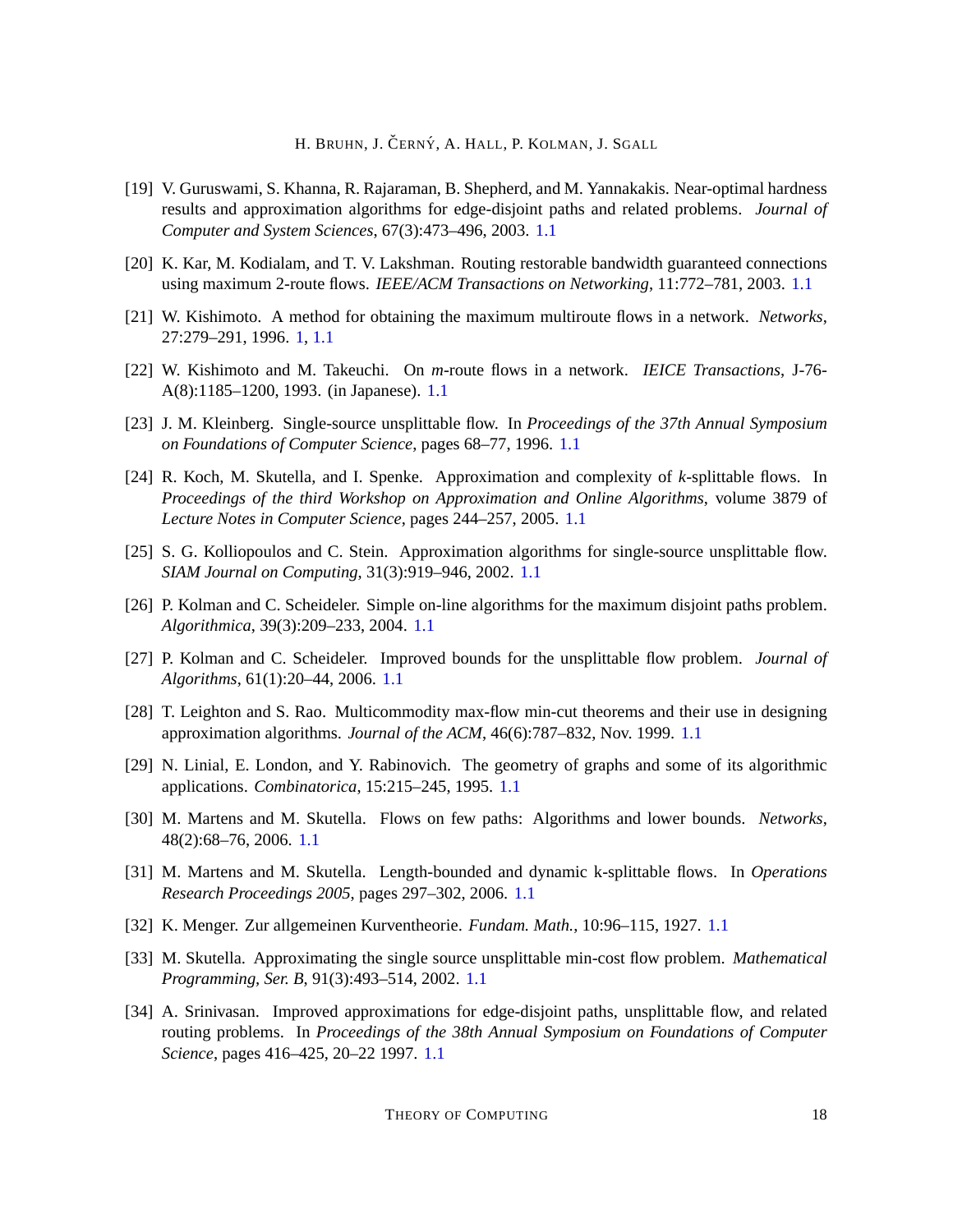# <span id="page-18-0"></span> $AUTHORS<sup>1</sup>$

Henning Bruhn [\[About the author\]](#page-18-5) Mathematisches Seminar, Universität Hamburg, Germany bruhns [at] math [dot] uni-hamburg [dot] de <http://www.math.uni-hamburg.de/home/bruhn/>

<span id="page-18-1"></span>Jakub Černý [\[About the author\]](#page-19-0) Department of Applied Mathematics, Faculty of Mathematics and Physics Charles University, Czech Republic kuba [at] kam [dot] mff [dot] cuni [dot] cz [http://kam.mff.cuni.cz/](http://kam.mff.cuni.cz/~kuba/)∼kuba/

<span id="page-18-2"></span>Alexander Hall [\[About the author\]](#page-19-1) Google Switzerland GmbH, Zurich, Switzerland alex [dot] hall [at] gmail [dot] com

<span id="page-18-3"></span>Petr Kolman [\[About the author\]](#page-19-2) Department of Applied Mathematics, Faculty of Mathematics and Physics Charles University, Czech Republic kolman [at] kam [dot] mff [dot] cuni [dot] cz [http://kam.mff.cuni.cz/](http://kam.mff.cuni.cz/~kolman/)∼kolman/

<span id="page-18-4"></span>Jiří Sgall [\[About the author\]](#page-19-3) Institute of Mathematics, AS ČR, Czech Republic sgall [at] math [dot] cas [dot] cz [http://www.math.cas.cz/](http://www.math.cas.cz/~sgall/)∼sgall/

## <span id="page-18-5"></span>ABOUT THE AUTHORS

Since summer 2006, Henning Bruhn is a postdoc at Universität Hamburg. In 2005 he obtained his Ph.D. under the supervision of Reinhard Diestel. He spent the following year in Grenoble learning combinatorial optimisation and French. He likes rock climbing and tries to learn Japanese.

<sup>&</sup>lt;sup>1</sup>To reduce exposure to spammers, THEORY OF COMPUTING uses various self-explanatory codes to represent "AT" and "DOT" in email addresses.